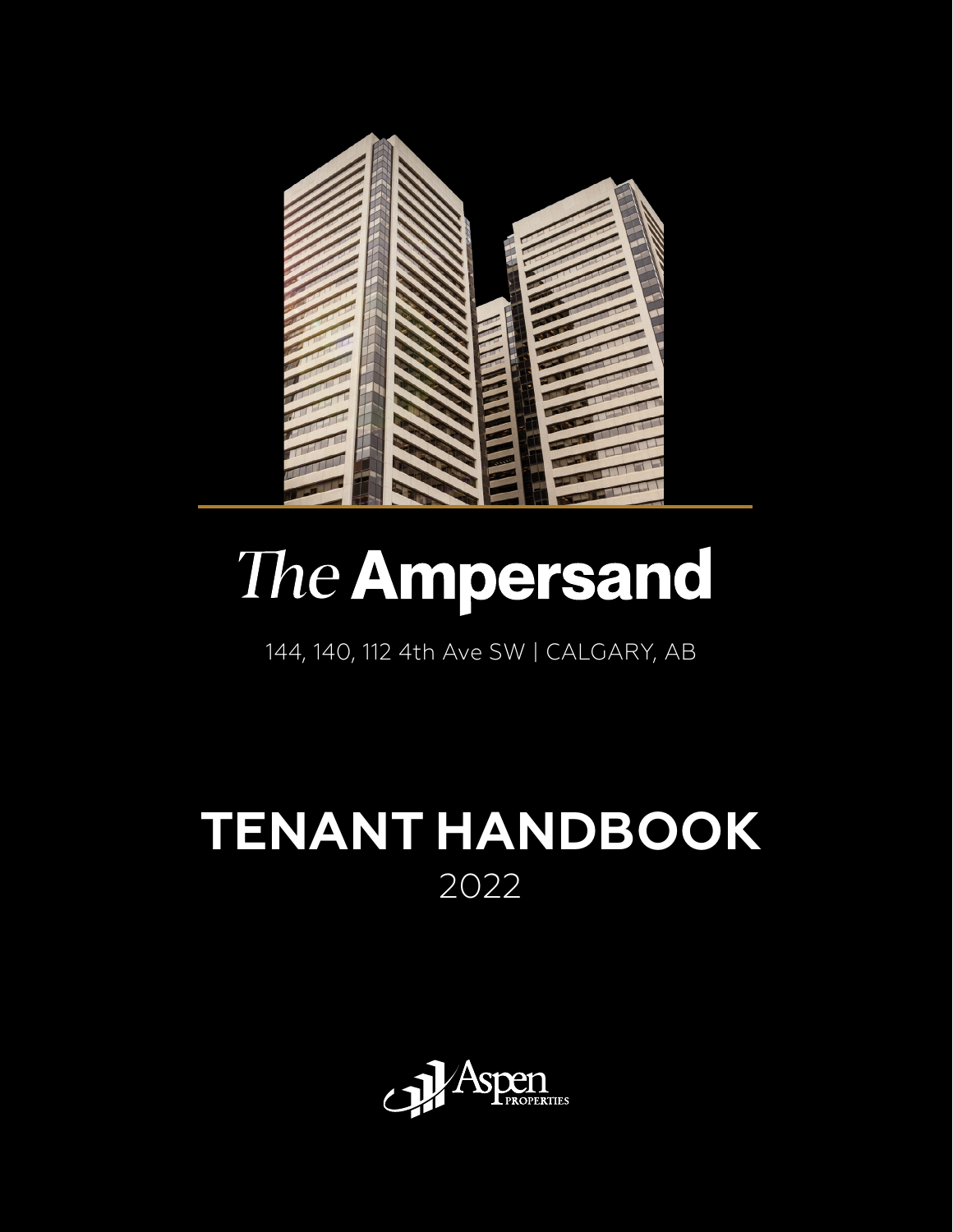### Welcome to

## THE AMPERSAND

Aspen Properties would like to welcome you to The Ampersand!

We offer this Tenant Handbook & Emergency Procedures Manual as a reference tool and an introduction to Aspen Properties. We hope you find the information contained in this manual helpful and informative. If you require assistance in any area, please contact us at 403.216.2660.

Aspen Properties will provide all reasonable protection to properties under their management and in the event of any emergencies, will do all it can to ensure safety and protection of human life.

### INTRODUCTION

As a tenant of The Ampersand, Aspen Properties is pleased to offer you our handbook. This is a reference guide to answer questions you may have about building regulations, policies and operating procedures.

In this handbook, you will find detailed information regarding personnel contact information, tenant moves, security and emergency procedures, and other important building information.

We encourage you to work with us in upholding our services by sharing your comments and suggestions with us.

### DISCLAIMER

Information in this handbook has been prepared to provide tenants with a convenient source of building information relevant to The Ampersand.

While every effort has been made to ensure the accuracy of the information contained herein, Aspen Property Management Ltd. assumes no responsibility for any errors, omissions, and/or revisions to this information.

Outlined within this handbook is a set of general procedures with respect to the operation of the building. The terms and conditions contained in the tenant's lease with the landlord supersede any of the procedures set out in this handbook.

This handbook is confidential and proprietary to Aspen Property Management Ltd. It is released solely for the purposes of communicating policies and procedures to tenants in The Ampersand. Copying or use for any other purpose is strictly prohibited.

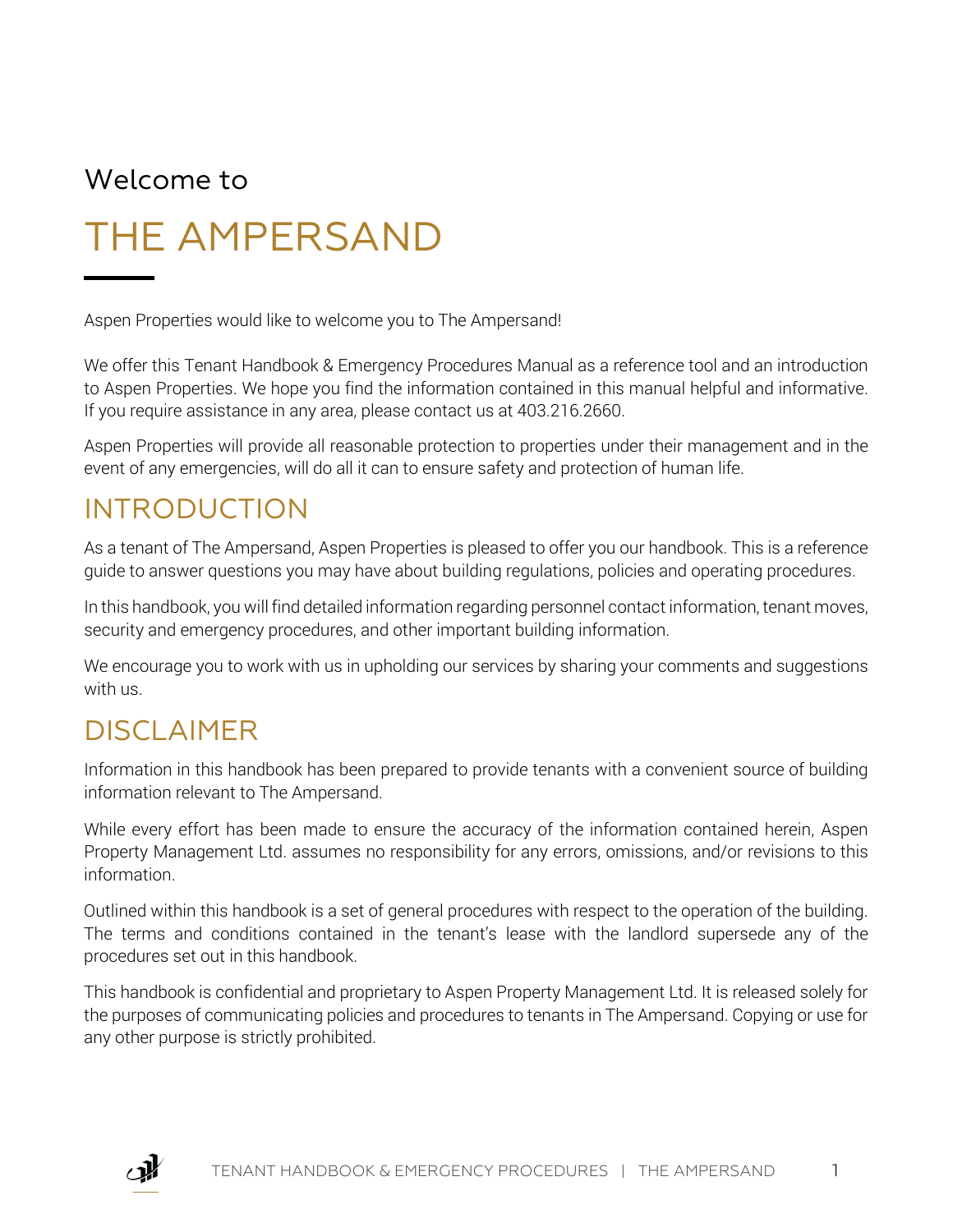## TABLE OF CONTENTS

| <b>SUBJECT</b>                                                                                                                          | PAGE           |
|-----------------------------------------------------------------------------------------------------------------------------------------|----------------|
| <b>INTRODUCTION</b>                                                                                                                     | 1              |
| <b>ASPEN ADMINISTRATION/CONTACTS</b>                                                                                                    | 3              |
| TENANT SERVICES/GENERAL INFORMATION<br>Tenant Service - Aspen App, Safe Walk, Perkopolis, Concierge, Bicycle Storage                    | $\overline{4}$ |
| Tenant Amenities, Rental Remittance, Accounting Contact                                                                                 | 5              |
| Leasing, Storage Space                                                                                                                  | 6              |
| Smoking, Parking, Signage, Access Cards, Tenant Moves                                                                                   | 7              |
| <b>BUILDING OPERATIONS</b>                                                                                                              | 9              |
| HVAC, Renovations, Loading Dock                                                                                                         | 9              |
| Passenger Elevators, Freight Elevator, Freight Elevator Bookings, Suite Repairs                                                         | 10             |
| Suite Key and Lock Repairs                                                                                                              | 11             |
| <b>JANITORIAL SERVICES</b>                                                                                                              | 11             |
| Waste Removal, Window Cleaning, Recycling, Cardboard, Hazardous Materials                                                               | 11             |
| <b>ENVIRONMENTAL INITIATIVES</b>                                                                                                        | 12             |
| Recycling                                                                                                                               | 12             |
| Electronic Recycling, Reducing Energy, Hazardous Materials                                                                              | 13             |
| <b>SECURITY</b><br>Security Clearances, Emergency/Security Contacts, Solicitation, Graffiti, Incident Reports,<br>Theft, Lost and Found | 14<br>15       |

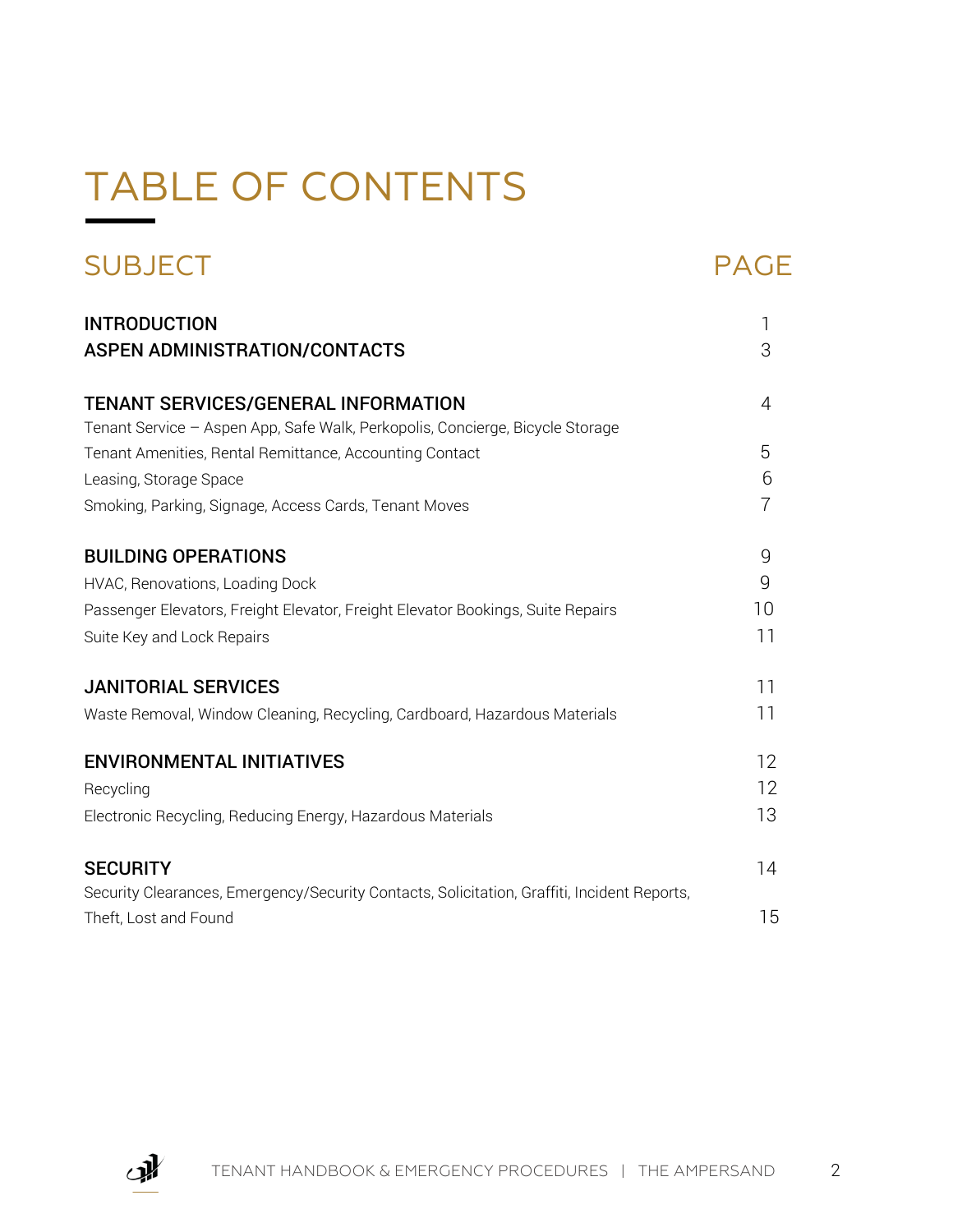### ASPEN ADMINISTRATION CONTACTS

General Inquiries **Website** Aspen Fax

General Manager Donna Gardin

Assistant Property Manager Jordan Thomas

Property Administrator Christine Dickson

Property Administrator, Amenities Alison Cox

Operations Manager Randy Stewart

Operations Supervisor David Lennon

Leasing Inquiries

Leasing Manager Gabby Lacombe

Leasing Manager Andrew Dommett

**SLP Security (24/7)** 403.781.8500

403.216.2660 [www.aspenproperties.ca](http://www.aspenproperties.ca/) 403.216.2661

403.216.2247 [dgardin@aspenproperties.ca](mailto:dgardin@aspenproperties.ca)

403.216.5492 [jthomas@aspenproperties.ca](mailto:jthomas@aspenproperties.ca)

403.781.8520 [cdickson@aspenproperties.ca](mailto:cdickson@aspenproperties.ca)

403.231.4308 [acox@aspenproperties.ca](mailto:acox@aspenproperties.ca)

403.508.5802 [rstewart@aspenproperties.ca](mailto:rstewart@aspenproperties.ca)

587.390.0914 [dlennon@aspenproperties.ca](mailto:dlennon@aspenproperties.ca)

403.473.6970 [glacombe@aspenproperties.ca](mailto:glacombe@aspenproperties.ca)

403.470.2847 [adommett@aspenproperties.ca](mailto:adommett@aspenproperties.ca)

[slpsecteam@aspenproperties.ca](mailto:slpsecteam@aspenproperties.ca)

### MANAGEMENT OFFICE CONTACT INFORMATION

Aspen Management Office Suite 1800, The Ampersand, 140-4<sup>th</sup> Avenue SW Calgary AB, T2P 3N3

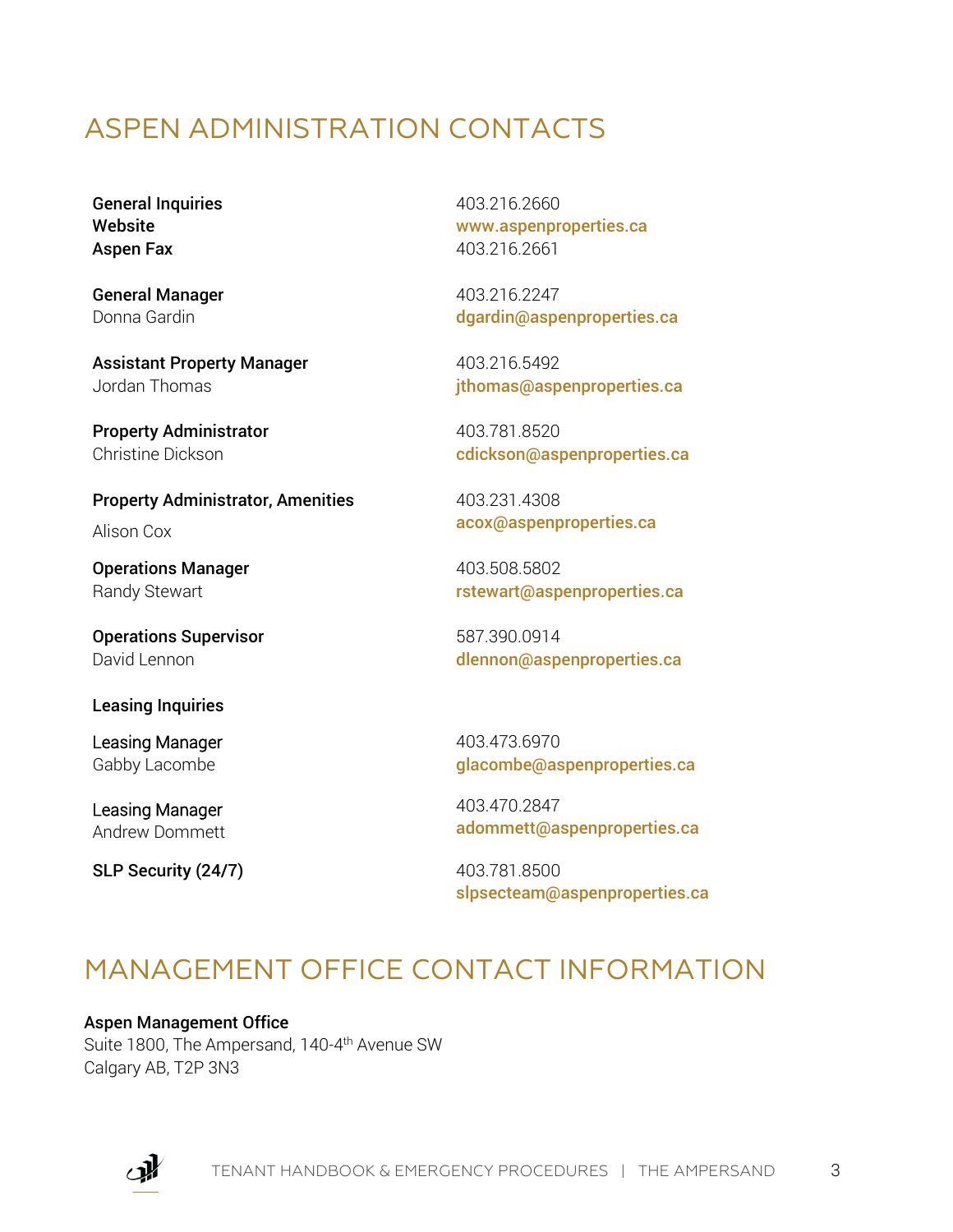### BUILDING HOURS

The Ampersand is open to the public Monday to Friday from 6:00 a.m. to 6:00 p.m. and closed on weekends and holidays.

The Ampersands entrance doors are open:

- Monday to Friday 6:00 a.m. to 6:00 p.m.
- Saturdays CLOSED
- +15 Walkways System Daily 6:00 a.m. to 6:00 p.m., closed on weekends
- Sundays and Holidays CLOSED

#### ASPEN APP

Aspen Properties has launched the Aspen App, where you can submit service requests (lighting, electrical, security, plumbing, air conditioning, heating, fire and life safety, housekeeping, shipping, and elevator bookings), receive tenant news, building updates and book amenities. To sign up for the App, your company's main tenant contact can either invite you, or you can scan the QR codes that are located throughout the building on your smart phone.

Once you have downloaded the **[Aspen App](https://service.aspenproperties.ca/dashboard)** and click "request membership", your office tenant contact will need to approve your access to the App. Once approved, you will be able to create your login then, will be required to complete the **Aspen Club Master Waiver** registration form to receive access to all amenities in the Aspen portfolio. You will find the Aspen App in the App Store or Google Play Store.

Once you have completed the above steps, access to The Ampersand amenities will be granted to you through our **Mobile Door Access (MDA)** system through the Aspen App. Please go to the home page on the App, click "Door Access" and touch your phone to the MDA reader and the door will unlock for you. Remember to turn on your Bluetooth and turn on location settings for the App, in your phone settings. Please be sure to scan the reader each time you visit the amenities, even if you are coming through an open door behind another person.

Should you need any assistance regarding the App, The Ampersand or have any general questions, please visit the chat feature in the Aspen App. A member of our Property Management team will be in touch with you to assist you with anything you need.

### TENANT SERVICES

#### SAFE WALK

Aspen provides a safe walk program for all tenants in The Ampersand. Contact security at 403.781.8500 to arrange your safe walk today. Security will escort you anywhere in The Ampersand, including to your vehicle in the parkade, or to the nearest transit stop.

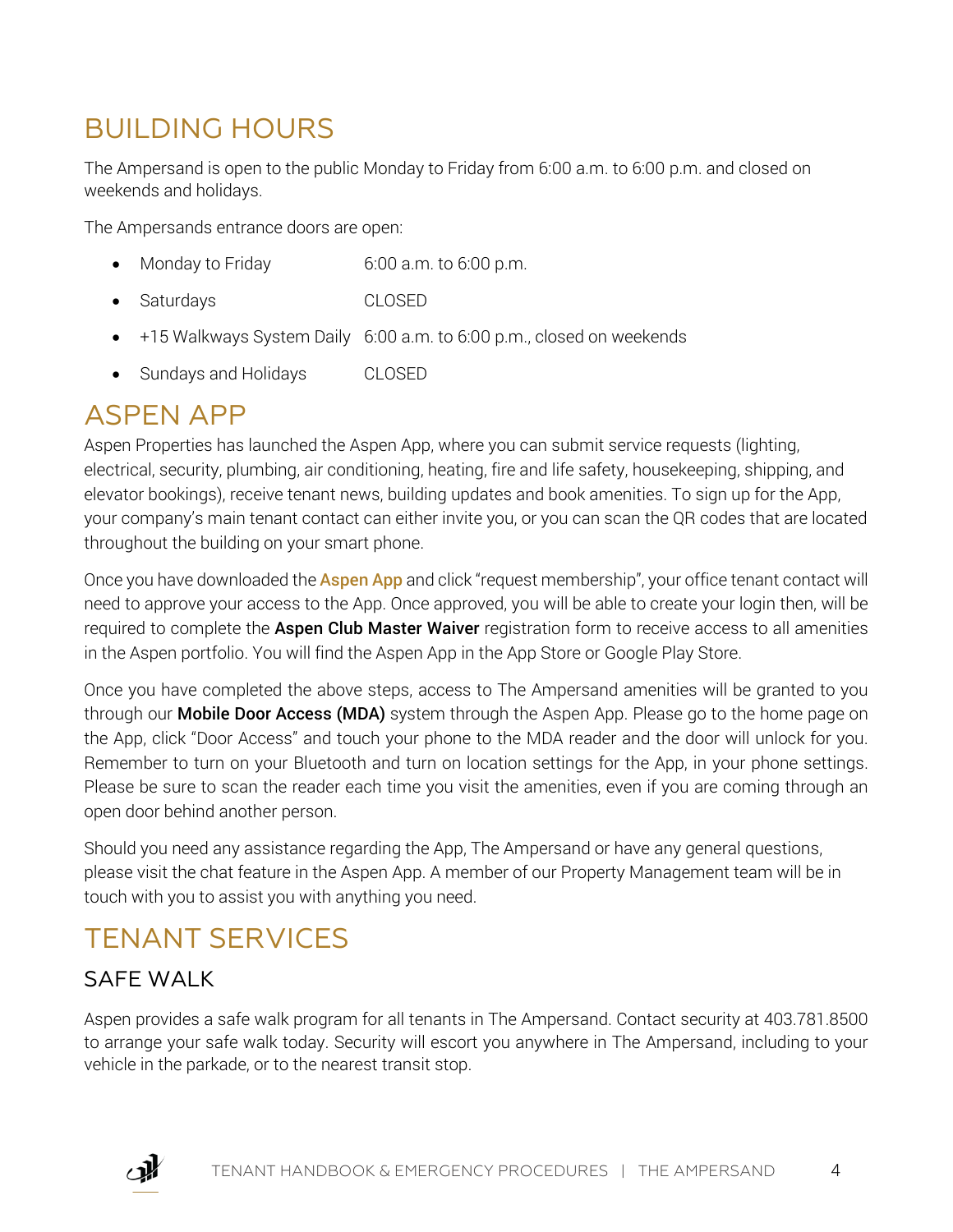#### PERKOPOLIS

Perkopolis is a full-service online concierge program with access to a licensed travel agency, discounts/exclusive offers (shopping, travel, wellness, hotels, and tickets) and access to 500+ perks across North America's top brands – anywhere, at any time of the day. To register your company and gain access to this fantastic discount service please contact: Jorja Plos, Manager Client Success Team at [jorja@perkopolis.com.](mailto:jorja@perkopolis.com) To check out Perkopolis you can visit their website at **[www.perkopolis.com.](https://can01.safelinks.protection.outlook.com/?url=https%3A%2F%2Fwww.perkopolis.com.%2F&data=04%7C01%7Cacox%40aspenproperties.ca%7C674eabbfb8a1436258ff08d9dd238fc0%7C8dd37168bf83474e868f8441d08a43dd%7C0%7C0%7C637783967093941350%7CUnknown%7CTWFpbGZsb3d8eyJWIjoiMC4wLjAwMDAiLCJQIjoiV2luMzIiLCJBTiI6Ik1haWwiLCJXVCI6Mn0%3D%7C3000&sdata=Ay38hYKZ6jAu%2Bacb6zkXOD86EvQ5eTnxvzccZgtDeD0%3D&reserved=0)** When registering, please ensure to use your corporate email address. You will receive a confirmation email to activate your registration and then you are all set to enjoy the "perks" of Perkopolis!

#### BICYCLE STORAGE

Two secure bicycle storage rooms are available in The Ampersand inside the West parkade on the first level. Availability is on a first come first served basis. Access to the bicycle storage rooms require a completed bicycle storage agreement that can be submitted through the Aspen App.

Exterior Bicycle parking racks are also available at the rear of the building along 3rd Avenue SW.

NOTE: Bicycles are not permitted in the building lobby, elevators or office spaces at any time.

#### All bicycles are stored at the owner's own risk. Aspen Properties is not responsible for lost, stolen, or damaged bicycles.

#### TENANT AMENITIES

**Aspen Club** is exclusively offered to the tenants of any Aspen Properties owned buildings in Calgary and Edmonton. Over 90,000 square feet of amenities spread across eight centrally located buildings will elevate the experience and value of your daily office life. To learn more about how to gain access to the Aspen Club, please visit [www.aspenproperties.ca/club](http://www.aspenproperties.ca/club).

The Fitness Centre is located on the +15 level. All tenants are eligible for membership to the fitness facility. However, building amenities are private facilities for the exclusive use of Aspen Properties tenants. For liability and safety reasons, no spouses, children, friends or outside personal trainers are permitted to use the facility at any time.

Through the Aspen App, you can complete the membership form. Any change in personal information (name, address, health status) must be reported to Aspen Properties when the change occurs.

The fitness centre is open 24/7; however, please note the hours of HVAC operation noted above. Please note cleaning of the fitness centre is completed Monday-Friday at 10pm. The fitness facility is currently managed and operated by Heavens/The Academy Fitness.

**The Conference Centre** is located on the +15 level. It includes a lounge area with soft seating, a galley kitchen with a sink, refrigerator, a Vivreau water tap, has five separate meeting rooms and two private meeting pods. Rooms within the Conference Centre range in size and capacity. Complementary AV

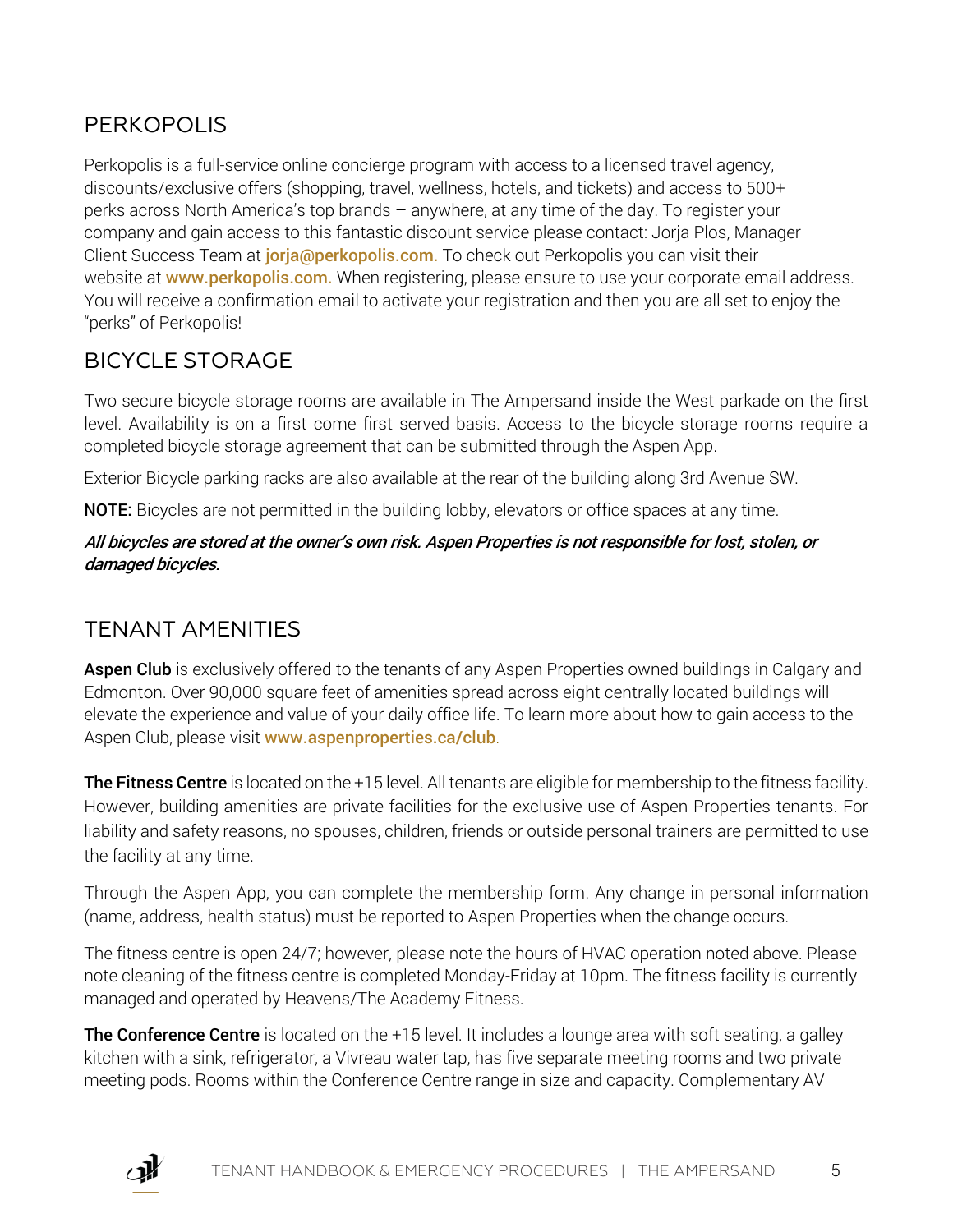equipment for any room includes a television cart, flipcharts, polycom conference phones, external AV company access, wireless internet, and dedicated data connections.

The Ampersand tenants can book a conference room up to 2 months in advance of functions using our Aspen App. We recommend one person from your office complete all room bookings. The Conference Centre is available to tenants of The Ampersand Monday to Friday 7:00 AM  $-$  6:00 PM. The tenant must book a room in the Conference Centre, in order to have access to the facility. There is a credit system that is applicable based on your square footage, which is tracked in the Aspen App and allows Aspen to manage your bookings. All bookings are on a first-come, first-served basis, with special requests accepted upon review. We recommend you book the Conference Centre a minimum of 24 hours in advance to allow for proper access to be granted.

Please contact The Ampersand Conference Centre at 403.231.4308, [acox@aspenproperties.ca](mailto:acox@aspenproperties.ca) or visit our **[&Conference](https://d4837ee1-89dc-4f3a-b2ff-edee3742ff4a.filesusr.com/ugd/29eefc_a8a80d76d0b0492f85321e73ab9c2314.pdf)** and **[&Conference Credits](file://aspfile1/Company/Aspen/_BUILDINGS/The%20Ampersand%20Files/Operations/Amenities/Bike%20Storage/Completed%20Agreements)** documents on our website for more information. The Ampersand Tenant Lounge is located on the +15 level to the West of the Fitness Centre. The Tenant Lounge is a flexible place to relax, work, meet co-workers and other tenants, have a drink, sit by the fire, step out onto the patio or watch TV.

The Tenant Lounge is part of the amenities included in your Aspen Club Membership. All tenants may use the Tenant Lounge. However, building amenities are private facilities for the exclusive use of Aspen Properties tenants. For liability and safety reasons, no spouses, children, or friends may use this facility.

The tenant lounge is accessible to tenants of The Ampersand Monday to Friday 6:00 AM  $-$  4:00 PM. Bar service is available to tenants during designated "&Happy Hours". The lounge is available for private event bookings for tenants Monday to Friday after 4:00 PM or anytime on weekends.

The Golf & Sports Simulator is located on the upper main floor on the North side of the building (East of Sports Court and beside the East shuttle elevators). The simulator includes an 18-hole golf game at a course of your choice, driving range, or a selection of 30+ sports and carnival games. Aspen provides sporting equipment by request, please call security to have the cabinet unlocked where the equipment is stored.

The Sports Court is located on the ground floor on the North side of the building. It is accessible via the East shuttle elevators on the GN level. It can be viewed through the ceiling to floor windows on the main floor.

The Sports Court is available for use 24/7, a booking is required, on a first come first serve basis. Once your **[Aspen Club Application](https://www.aspenproperties.ca/club)** has been processed via the Aspen App, you will be able to book a time slot in the Sports Court.

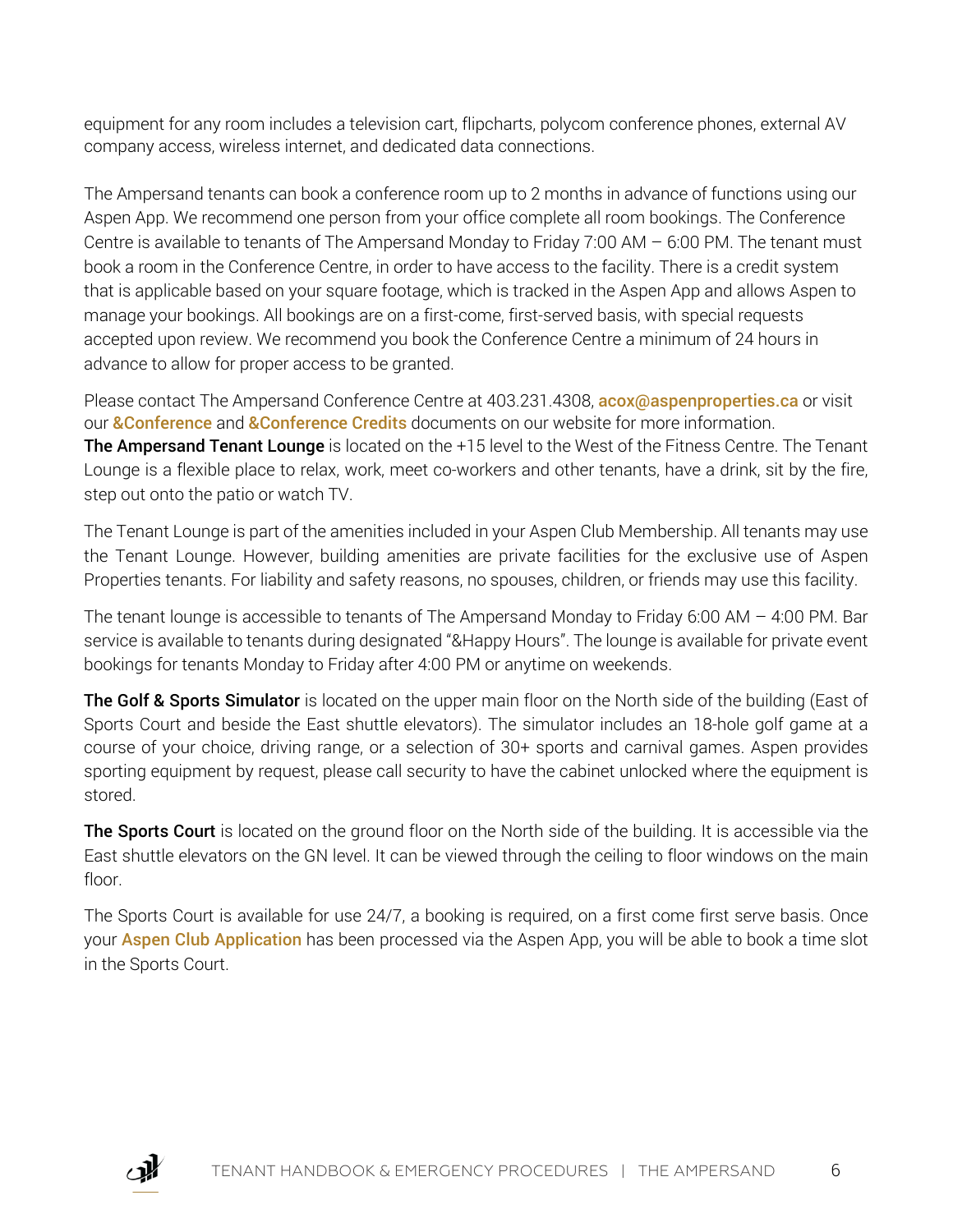#### HVAC HOURS – THE AMPERSAND AMENITIES

Monday – Friday  $6:00$  a.m. –  $8:00$  p.m.

Saturdays 6:00 a.m. – 1:00 p.m.

Sundays & Statutory Holidays: OFF

### GENERAL INFORMATION

#### RENTAL REMITTANCE

Aspen will send an annual rental advice notice outlining basic rent, operating costs and property taxes for the year, which must be paid monthly. An updated invoice will be issued only if there are changes during the year.

For charges outside of operating costs, such as maintenance requests, additional keys, etc., a separate invoice will be issued.

Rent is due on the first day of each month. Cheques are payable to Aspen Properties (SLP) GP Inc. at Suite 1800, The Ampersand, 140 4<sup>th</sup> Ave SW, Calgary, AB T2P 3N3. Alternatively, if you wish to pay by Electronic Funds Transfer (EFT), please contact: **[ap@aspenproperties.ca](mailto:ap@aspenproperties.ca)** 

#### ACCOUNTING CONTACT

All accounting inquiries regarding rent should be directed via email to: **[ar@aspenproperties.ca](mailto:ar@aspenproperties.ca)** 

#### MAIL

**Outgoing Mail -** Canada Post has a mailbox outside of the West tower along 4<sup>th</sup> Avenue.

**Incoming Mail -** Mail is delivered to the mailboxes located on the ground floor of the East and West towers. Please see Concierge for directions to the mailboxes.

Moving in - New tenants will receive 1 mailbox key from Aspen upon move-in. A fee will be charged for lost/replacement keys.

#### COURIER DELIVERIES

#### Deliveries carried in:

Handheld parcels may be delivered during the work week between 6:00 a.m. and 6:00 p.m., using any one of the regular passenger elevators, provided the tenant's office is open to receive the package.

#### Deliveries brought in on wheels:

All parcels that are not handheld must be delivered through the loading dock during the work week. Deliveries on dollies and/or handcarts must come through the loading dock and be transported via the freight elevator. The freight elevator cannot be locked off during business hours (6:00 a.m. to 6:00 p.m.

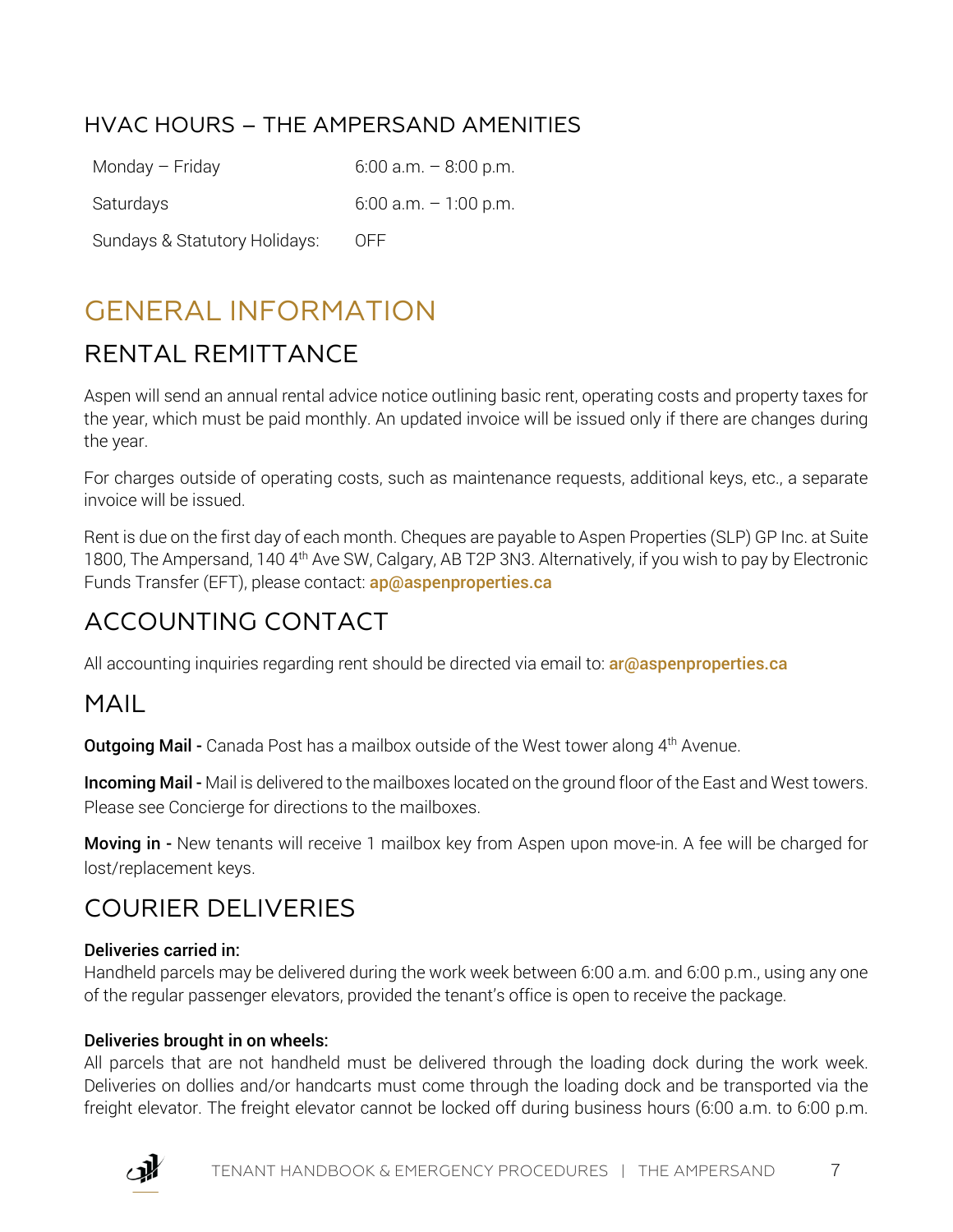Monday to Friday). For all elevator information please see the elevator section referenced later in this document.

Deliveries of parcels will be accepted at the Concierge Desk Monday to Friday between the following hours: 6:00 a.m. – 6:30 p.m.

### LEASING

All leasing inquiries should be directed to Gabby Lacombe at: 403.473.6790 or [glacombe@aspenproperties.ca](mailto:glacombe@aspenproperties.ca) or Andrew Dommett at: 403.470.2847 or [adommett@aspenproperties.ca](mailto:adommett@aspenproperties.ca).

### STORAGE SPACE

Limited storage space is available in the North tower and in the East and West parkade. Contact Aspen administration for current rates and availability.

### SMOKING

In accordance with Municipal and Provincial laws, smoking is prohibited anywhere in the interior of The Ampersand. Smoking is not permitted within five meters of any entrance. Please be mindful that many individuals are entering/exiting building points and may have allergies, asthma or other health conditions.

Ashtray locations are as follows:

- East Tower +15 East Patio & by 3rd Ave cage
- West Tower +15 West Patio
- North Tower Back of the building on  $3<sup>rd</sup>$  Ave SW

#### PARKING

The Ampersand has two underground parkades located below the East and West Towers, which are managed by ParkChamp. The parkades are open 24/7, seven days a week for monthly parkers. For daily and hourly parkers, the parkades are open Monday to Friday 6:00 am  $-$  6:00 pm.

For monthly parking inquiries or any other parking related questions, please contact Stacey Pepper-Mayo at: 403.907.0368 or tenants@parkchamp.ca

#### The maximum vehicle clearance for entrance and in drive lanes in both parkades is 6'6".

### SIGNAGE

The Ampersand has a standard signage program in place to ensure the first-class appearance of the building. Aspen administration will assist tenants with directory listings and suite signage. Tenants are responsible for their suite entrance signage; however, Aspen must provide approval for any signage proposed to be installed. Should you wish, Aspen is pleased to coordinate signage on behalf of your company. Please contact Aspen administration for information and pricing.

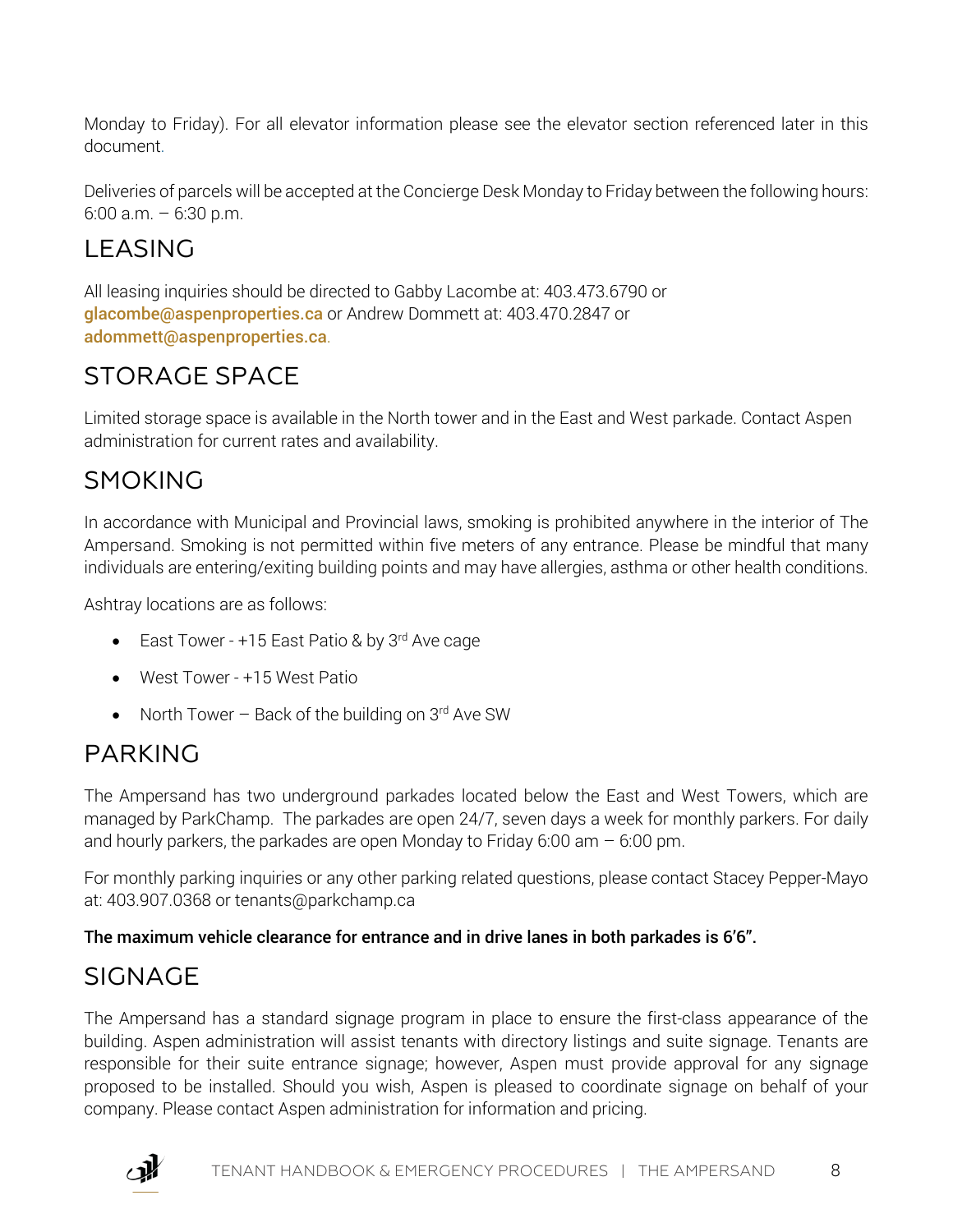Temporary, nonstandard and sandwich board signage is prohibited in the interior and exterior of The Ampersand. Any signage found in the building that has not been approved by Aspen will be removed.

### BUILDING ACCESS CARDS

Building access cards are provided to tenants for access to their floor of the building and building entrances (for after hours access). Cards are issued free of charge; however, lost/stolen cards incur a \$10.00 + GST administration fee to be replaced. To request an access card, please have your manager or authorized person for your company, go to our website at [www.aspenproperties.ca](http://www.aspenproperties.ca/), under Tenant [Resources](http://aspenproperties.ca/properties/calgary/150-9th-avenue-2/#resources) and click on the Access Card Request Form. For access to the Ampersand amenities, you will need to download the Aspen App and activate our Mobile Door Access system. Please visit page 4 for more information on how to set up the Aspen App for access to the building amenities.

If an employee is terminated, their building access card should be cancelled immediately by submitting an Access Card Request form on our website at [www.aspenproperties.ca](http://www.aspenproperties.ca/), under [Tenant Resources.](http://aspenproperties.ca/properties/calgary/150-9th-avenue-2/) Please be advised that we require up to 48 hours notice or 2 business days, to process access cards or any changes.

### TENANT MOVES

A freight elevator booking is required prior to any tenant moves. Please visit [www.aspenproperties.ca](http://www.aspenproperties.ca/) under [Tenant Resources](http://aspenproperties.ca/properties/calgary/150-9th-avenue-2/) and use the link for the freight elevator booking). For all elevator information please see the elevator section referenced later in this document.

A move in/out walkthrough will need to be scheduled with Aspen administration for any tenant moves.

### BUILDING OPERATIONS

#### HVAC

The Ampersand is equipped with an efficient heating, ventilation and air conditioning system. Fresh air is drawn into the building and cleaned by a filtration system, then heated or cooled and humidified as required.

HVAC systems hours of operation:

From 6:00 a.m. to 6:00 p.m. Monday to Friday and 6:00 a.m. to 1:00 p.m. Saturday, excluding statutory holidays.

Charges will apply for after-hours HVAC service, plus a 15% administration fee. To schedule extended HVAC services, please complete the form located **[here](https://aspenproperties.wufoo.com/forms/q1pbs2ek1x4bp84/)** with at least two business days prior to the request.

Indoor air quality testing is undertaken on an annual basis to ensure that the air in The Ampersand is in compliance with government standards. Aspen will make every effort to provide you with a comfortable work environment. If you require adjustments to the temperature in your working area, please place a service request through the Aspen App.

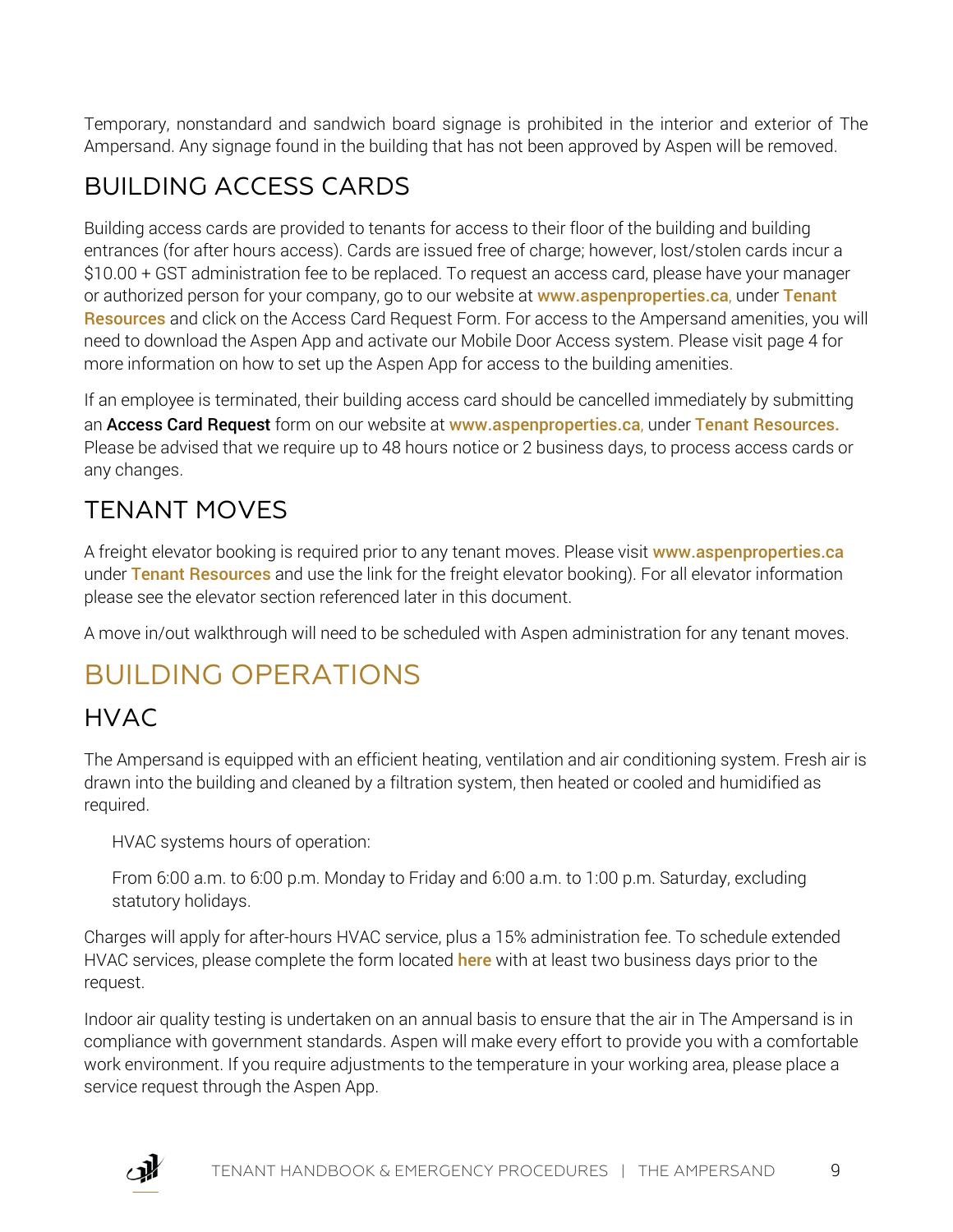### RENOVATIONS

Our Construction Rules and Regulations Manual will provide you with important guidelines for office design or renovations.

These guidelines have been established to anticipate any circumstances that may arise during a project, and to maintain consistency and standards in building components and finishes. All alterations and/or renovations must comply with these guidelines and must meet the City of Calgary Building codes or any other applicable code requirements.

Aspen must approve in writing, all renovations or alterations. Depending on the extent of the project, permits may be required prior to the commencement of work.

To discuss any construction related queries contact Donna Gardin, General Manager at 403.216.2247 or email [dgardin@aspenproperties.ca](mailto:dgardin@aspenproperties.ca)

All applicable terms, approvals and permits must be completed prior to construction commencing.

#### LOADING DOCKS

There are two loading docks in The Ampersand West and East. The West dock is located on 1<sup>st</sup> Street SW and the East dock on 3<sup>rd</sup> Avenue SW. The loading dock is open 7:30 a.m. to 12:00 p.m. and 1:00 p.m. to 4:30 p.m. Monday to Friday. Please push button on the intercom for assistance from 12:00 p.m. to 1:00 p.m.

The loading dock area is exclusive to vehicles making deliveries, as this area needs to be kept clear. Any vehicles parked in the loading dock area that are not immediately making a delivery, will be towed. Aspen reserves the right to place time restrictions for delivery at the loading dock.

#### Dimensions for the loading dock doors are 14' H x 24' W.

#### ELEVATORS

Elevator service in The Ampersand is available 24 hours a day. A security access card is required for elevator access after hours (6:00 p.m. to 6:00 a.m. Monday to Friday) or on weekends or holidays.

If detained inside an elevator cab due to a malfunction, remain calm. All elevators are equipped with the proper safety equipment and **will not drop.** Use the alarm button and elevator intercom to speak directly with security and receive instructions. Our elevator maintenance company will be dispatched immediately to release you from the elevator as quickly as possible and correct the problem. Security personnel will remain in constant contact with you while you are in the elevator and keep you informed of the progress.

Passenger elevators cannot be used for any deliveries using dollies or delivering heavy goods or materials. The freight elevator must be used for all deliveries.

#### FREIGHT ELEVATOR BOOKINGS

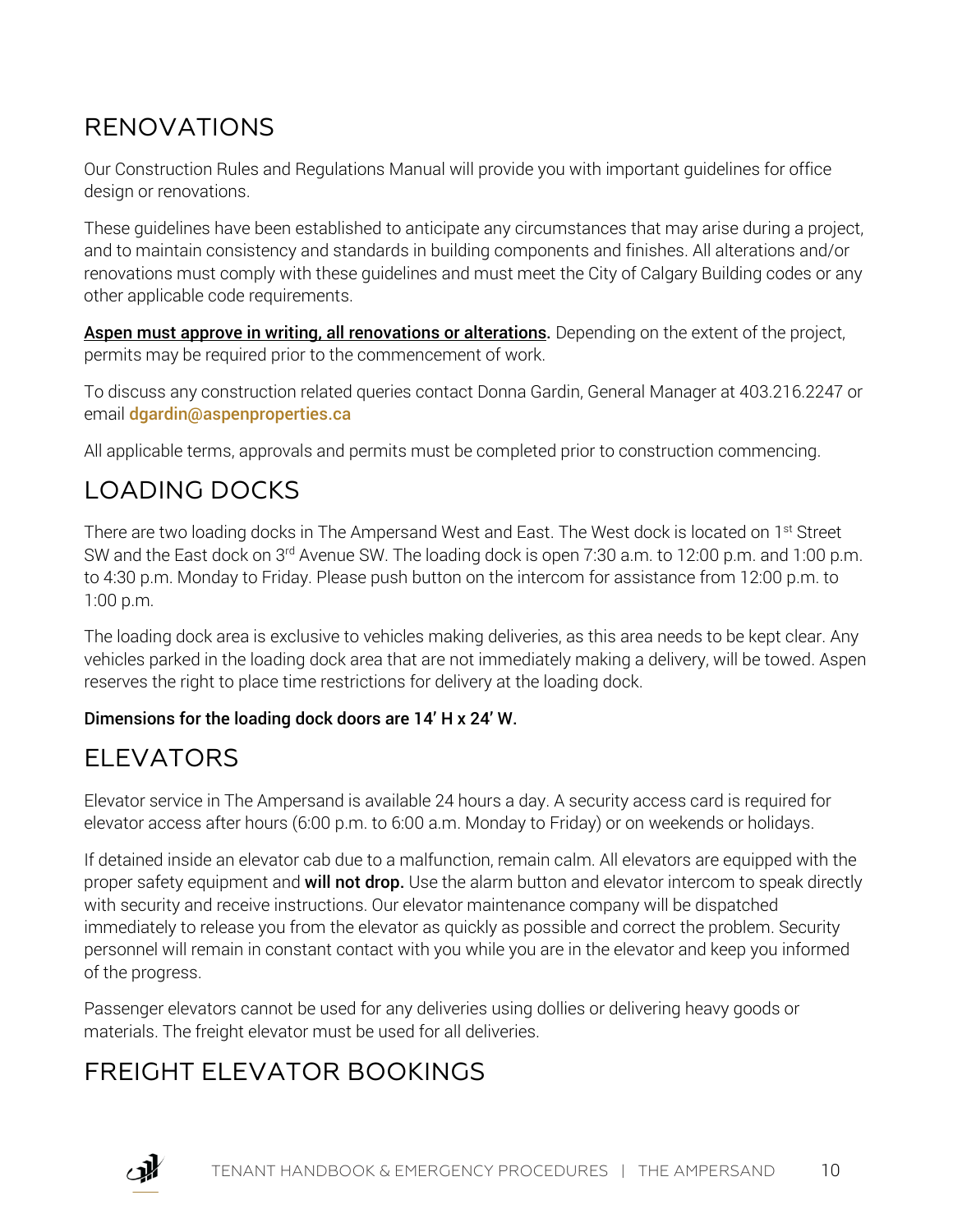#### Freight Elevator Dimensions

East Doors: 84" H x 47.5" W Interior: 77" W X 79'" D X 120" H

North and West Doors: 84" H X 42" W Interior: 75.26" W X 57.88" D X 98" H

To book a freight elevator, complete an **Elevator Booking** form which can be found on our website at [www.aspenproperties.ca](http://www.aspenproperties.ca/) under [Tenant Resources.](http://aspenproperties.ca/index.php/properties/calgary/palliser-one/#resources)

|                               | Availability of freight elevators |                                                             |  |  |
|-------------------------------|-----------------------------------|-------------------------------------------------------------|--|--|
|                               | Before 6:00 a.m.                  | Available for major deliveries                              |  |  |
|                               | $6:00$ a.m. $-9:30$ a.m.          | No deliveries                                               |  |  |
|                               | $9:30$ a.m. $-11:30$ a.m.         | Available for minor deliveries. Elevator can be locked off. |  |  |
| Monday to<br>Friday           | 12:00 p.m. $-1:00$ p.m.           | No deliveries                                               |  |  |
|                               | 1:30 p.m. $-$ 3:30 p.m.           | Available for minor deliveries. Elevator can be locked off. |  |  |
|                               | $3:30$ p.m. $-6:00$ p.m.          | No deliveries                                               |  |  |
|                               | $6:00$ p.m. $-6:00$ a.m.          | Available for major deliveries                              |  |  |
| Saturdays, Sundays & Holidays |                                   | Available for major deliveries                              |  |  |

#### SUITE REPAIRS

Tenants are responsible for most plumbing, mechanical and electrical repairs within their leased space. Aspen has technicians that are available for general in-suite repairs for a nominal fee. Alternatively, Aspen is happy to recommend an outside contractor. To obtain quotes and availability for Aspen technicians, contact Aspen administration.

#### SUITE KEYS AND LOCK REPAIRS

The Ampersand uses a Schlage master lock and key system that has its own key blank style, which prevents new/additional keys from being cut by any external locksmith. All suite entrance doors must adhere to this lock/key requirement as specified in the **Construction Manual**, which can be found on our website at **[www.aspenproperties.ca](http://www.aspenproperties.ca/)** under [Tenant Resources](http://aspenproperties.ca/properties/calgary/150-9th-avenue-2/). Keys must be keyed to the floor and building master key to ensure that housekeeping and emergency personnel can access tenant spaces.

If you wish to install an internal security system or specialized lock system, written approval from Aspen is required.

### JANITORIAL SERVICES

Aspen provides a nightly janitorial service via an external contractor who is responsible for cleaning of office suites, as well as all common areas. This includes lobbies, washrooms, and maintaining the cleanliness of the exterior of The Ampersand. Offices are cleaned after regular business hours.

For more information or a schedule of janitorial services for your office please contact Aspen administration.

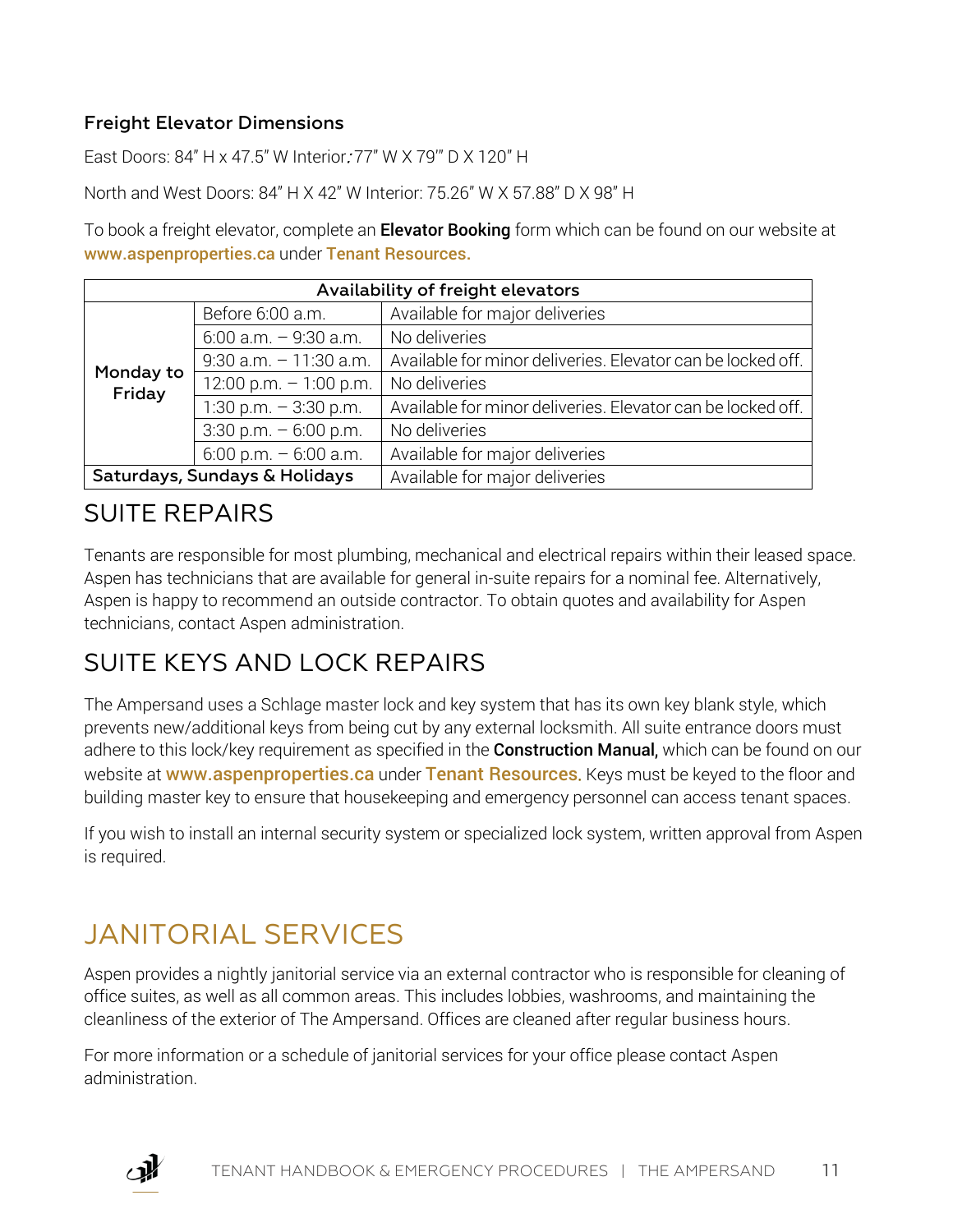### CARPET CLEANING

Janitorial staff will remove small carpet stains that are easily eliminated. Large or difficult to remove stains should be reported to Aspen administration. Full carpet cleaning and carpet maintenance programs are the responsibility of the tenant. For a preferred carpet cleaning contractor contact Aspen administration.

#### WASTE REMOVAL

Janitorial staff will remove garbage from waste receptacles only. Extra garbage should be tagged with a green garbage label for easy identification. Hallmark can provide the green labels via a Service Request through the Aspen App.

#### WINDOW CLEANING

Aspen has an external contractor who is responsible for the cleaning of the interior and exterior windows in office suites, and all exterior and common area windows. Window cleaning is scheduled to be completed twice a year.

Sidelight windows and glass partitions in tenant offices are not cleaned by Aspen contractors; however, if you would like a quote please contact Aspen administration.

### ENVIRONMENTAL INITIATIVES

#### RECYCLE AND MINIMIZE WASTE

Aspen Properties wants to encourage tenants to reduce, reuse, recycle and recover where possible. We can make a positive impact by managing our waste stream effectively. The Ampersand uses a centralized waste program for garbage and recycling.

Our centralized waste program is a user-friendly way to give you the opportunity to reduce the amount of individual waste. All you need to do is place your garbage in bins that are located centrally throughout each suite. This eliminates the need for bins at each desk, meaning a garbage bag isn't collected from each desk, it is only collected from the centralized bins. This simple act will help all of us achieve the goal of eliminating recyclable waste from the landfill.

| Acceptable Recyclable Materials                                                                                                             |                          |                                                                                                                                |
|---------------------------------------------------------------------------------------------------------------------------------------------|--------------------------|--------------------------------------------------------------------------------------------------------------------------------|
| All colored and white paper<br>Bond or photocopy paper/glossy paper<br>Envelopes<br>Cash register tape<br>Envelopes with or without windows | $\blacksquare$<br>п<br>п | Cardboard boxes (flatten)<br>Pizza boxes (remove the greasy layer)<br>Microwave dinner packaging<br>Cereal boxes & coffee cups |

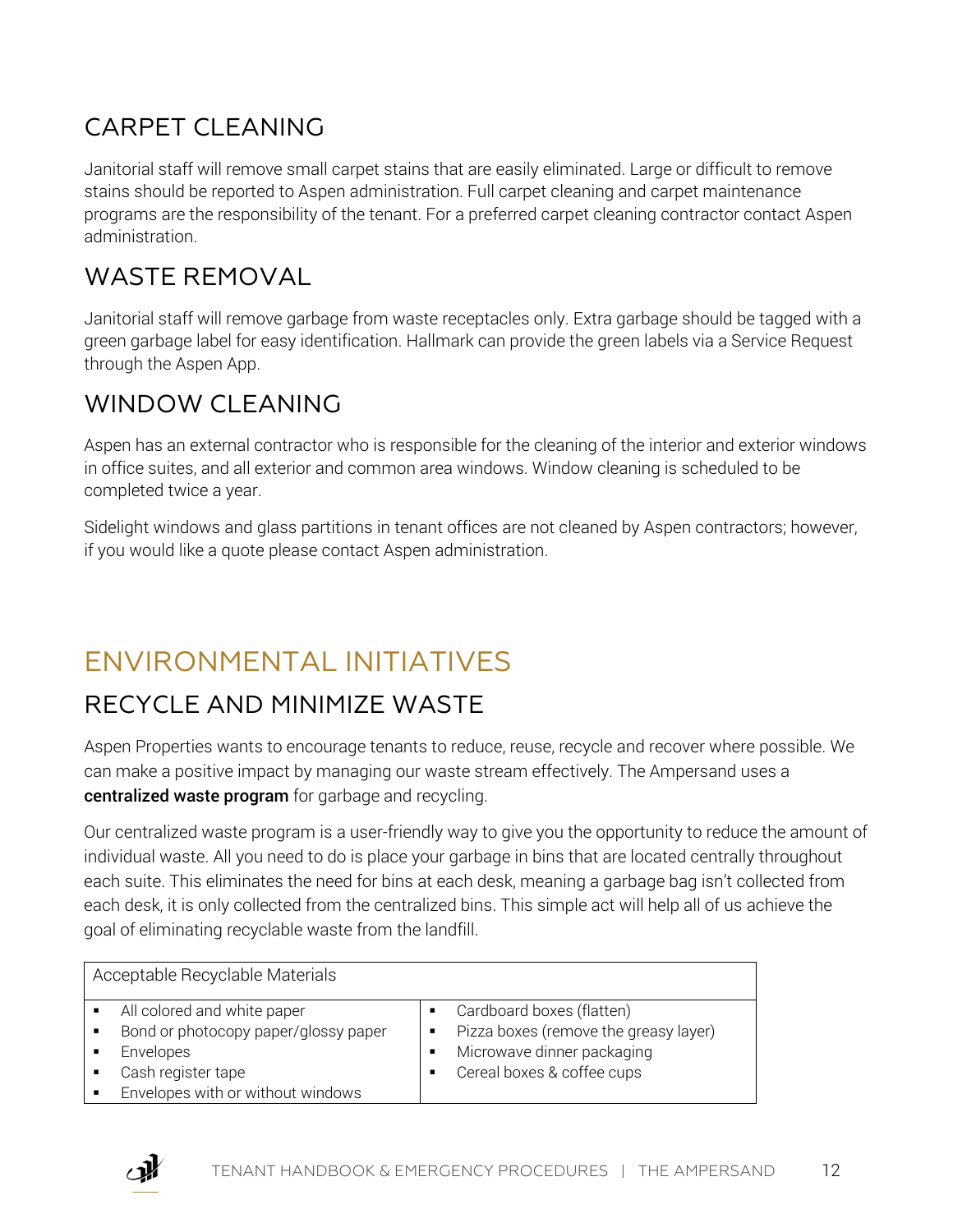|                | Flyers, junk mail & forms                 |   | Milk cartons (rinse with cold water and |
|----------------|-------------------------------------------|---|-----------------------------------------|
|                | Newspapers & magazines                    |   | flatten)                                |
| $\blacksquare$ | Brochures, paper bags, non-foil gift wrap | п | Metal cans                              |
|                | Paper egg cartons, paperbacks             |   | Clean plastic containers                |
|                | Paper towel                               |   | Plastic bags                            |
|                |                                           |   | Coffee cups/lids                        |

#### CARDBOARD

Cardboard boxes should be flattened prior to recycling. If you have a large volume of paper, or items unable to fit in the recycling bins, please complete a Service Request through the Aspen App.

### REDUCE, REUSE & RECYCLE

- Use both sides of paper before recycling.
- Use waste paper as scratch pads.
- Reduce the number and size of waste baskets.
- **Re-use packaging materials.**
- **Use email whenever possible.**
- Always photocopy on both sides.
- **Ensure that everyone knows how to use the printer and photocopier to avoid waste.**
- Donate items to charities (e.g. furniture, computer hardware, cell phones).

#### ORGANIC SERVICE

An organic bin will be provided for each kitchen in your premises. Please contact Aspen administration to obtain a bin.

#### BATTERY RECYCLE SERVICE

Containers for battery recycling are located beside the e-cycling crate in the West loading dock.

#### ELECTRONIC RECYCLING

E-cycling is located within the West and East loading docks. There are two crates in the West and one in the East. Recycle Smart recycles the equipment listed below at no charge.

| $\bullet$ | Personal computers             | Desktop printers                               |
|-----------|--------------------------------|------------------------------------------------|
| $\bullet$ | Personal computers components  | Printer combination units                      |
| $\bullet$ | Personal computer peripherals: | Fax combination machines                       |
|           | Keyboards<br>$\circ$           | Computer monitors (CRT)<br>$\bullet$           |
|           | Mouse<br>$\circ$               | Computer monitors (LCD)<br>$\bullet$           |
|           | Cables<br>$\circ$              | Televisions-wood console                       |
|           | Speakers<br>$\circ$            | Televisions $-$ televisions (CRT)<br>$\bullet$ |
|           | Laptop computers               | Televisions - flat screen                      |

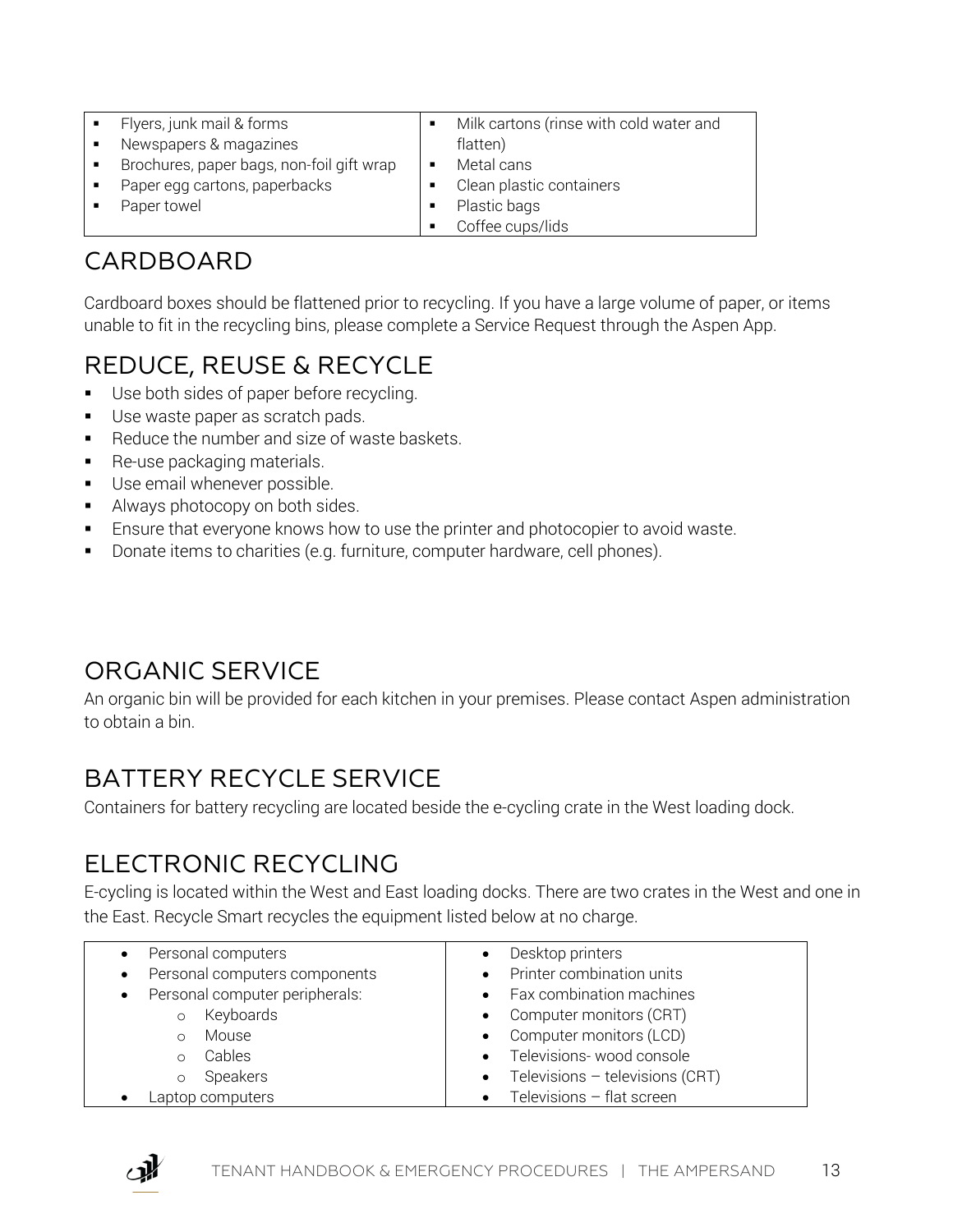| Notebook computers | Rear projection televisions |
|--------------------|-----------------------------|
| Servers            | Cell phones                 |

#### REDUCING ENERGY

Plug loads are one of the fastest growing sources of energy use in commercial buildings today. Plug loads are any devices that plug into a building's electrical system. If you have devices that are not being used, simply unplug the unused devices or make sure they are turned off.

#### A 5-Step process for plug load reduction:

- 1. Review. Identify your needs, inventory your equipment and focus on the devices that use the most energy-usually, that's the equipment you use the most.
- 2. Remove. Eliminate or unplug unnecessary devices.
- 3. Replace. When it's time to replace, purchase the most energy-efficient devices for the job.
- 4. Reduce. Turn it off or power it down when not in use.
- 5. Retrain. Engage staff. Make sure they understand why, when and how to power down.

#### HAZARDOUS MATERIALS

The majority of hazardous products found in offices are items such as, inks, toners, developer fluids, paints and adhesives contain ammonia. To determine which products are hazardous, read the labels on your office equipment and supplies.

It is your company's legal responsibility to store any hazardous products safely in your premises and to ensure that they are disposed of in accordance with government regulations. Refer to your Lease for additional environmental stipulations.

For a listing of licensed waste contractors, contact the Environmental Services Association of Alberta at 780.429.6363.

Material Data Safety Sheets detail the health risks and safety precautions associated with each hazardous material. This information is available from the Government of Alberta Department of Labour, Occupational Health and Safety Division at 403.297.2222. Please safeguard your employees by ensuring that a Material Safety Data Sheet for all hazardous materials used in your premises is available.

### **SECURITY**

The Ampersand has on site security personnel available 24 hours, seven days a week, to safeguard the building. A building access card reader system is in place to secure The Ampersand after hours, from 6:00pm to 6:00am and on weekends and holidays.

Should you notice any suspicious activity or require assistance, please call the Aspen security at 403.781.8500. In the event of a power outage, 403.263.4184 will reach security via an analogue phone line.

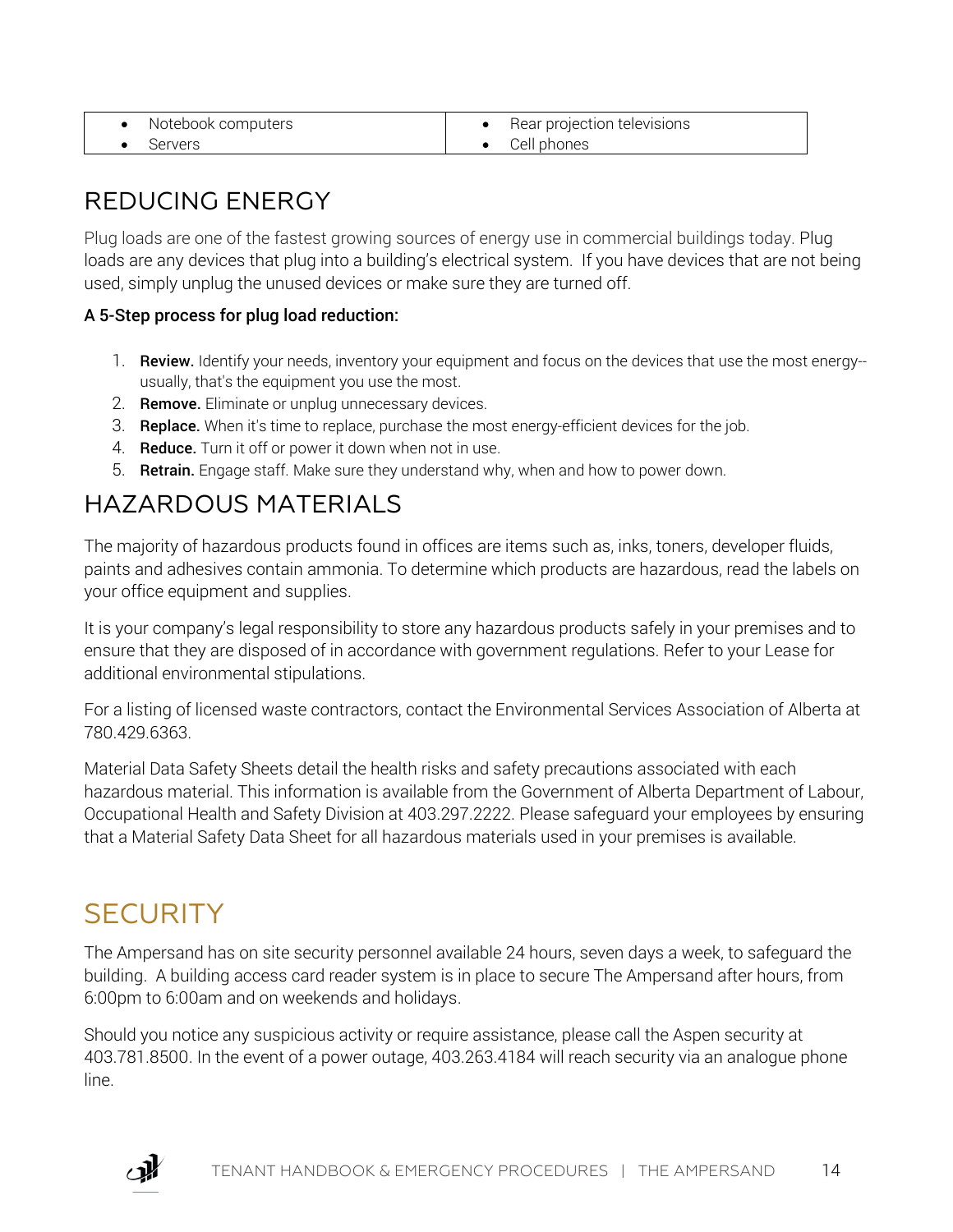### SECURITY CLEARANCES

Security Clearances are used to authorize a contractor's access into The Ampersand and tenant office space. A clearance must be submitted two business days in advance for approval by Aspen. Security will not permit access or allow work to proceed unless an approved Security Clearance is on file. Our Security Clearance form can be found on our website at **[www.aspenproperties.ca](http://www.aspenproperties.ca/)** under The Ampersand's [Tenant Resources](http://aspenproperties.ca/index.php/properties/calgary/150-9th-avenue-2/#resources).

### EMERGENCY/TENANT CONTACTS

Aspen requires up-to-date emergency contact information from each tenant. A Tenant Contact Information form must be completed and returned to Aspen administration whenever there is a change in the contact information for your organization. The Tenant Contact Information can be found on our website at [www.aspenproperties.ca,](http://www.aspenproperties.ca/) under [Tenant Resources](http://aspenproperties.ca/index.php/properties/calgary/150-9th-avenue-2/#resources).

#### SOLICITATION

Solicitation is not permitted in The Ampersand. Please notify security at 403.781.8500 immediately if you notice this activity within the building. When reporting, please include as much information as possible about the person's appearance and behavior. Security staff will locate the person soliciting and escort them off the property.

#### INCIDENT REPORTS

Aspen Security completes 'Incident Reports' for all accidents, thefts and injuries on the property. Incident reports are valuable tools in the security program and we appreciate your cooperation in notifying Security as soon as an incident occurs and answering any questions Security may pose when investigating.

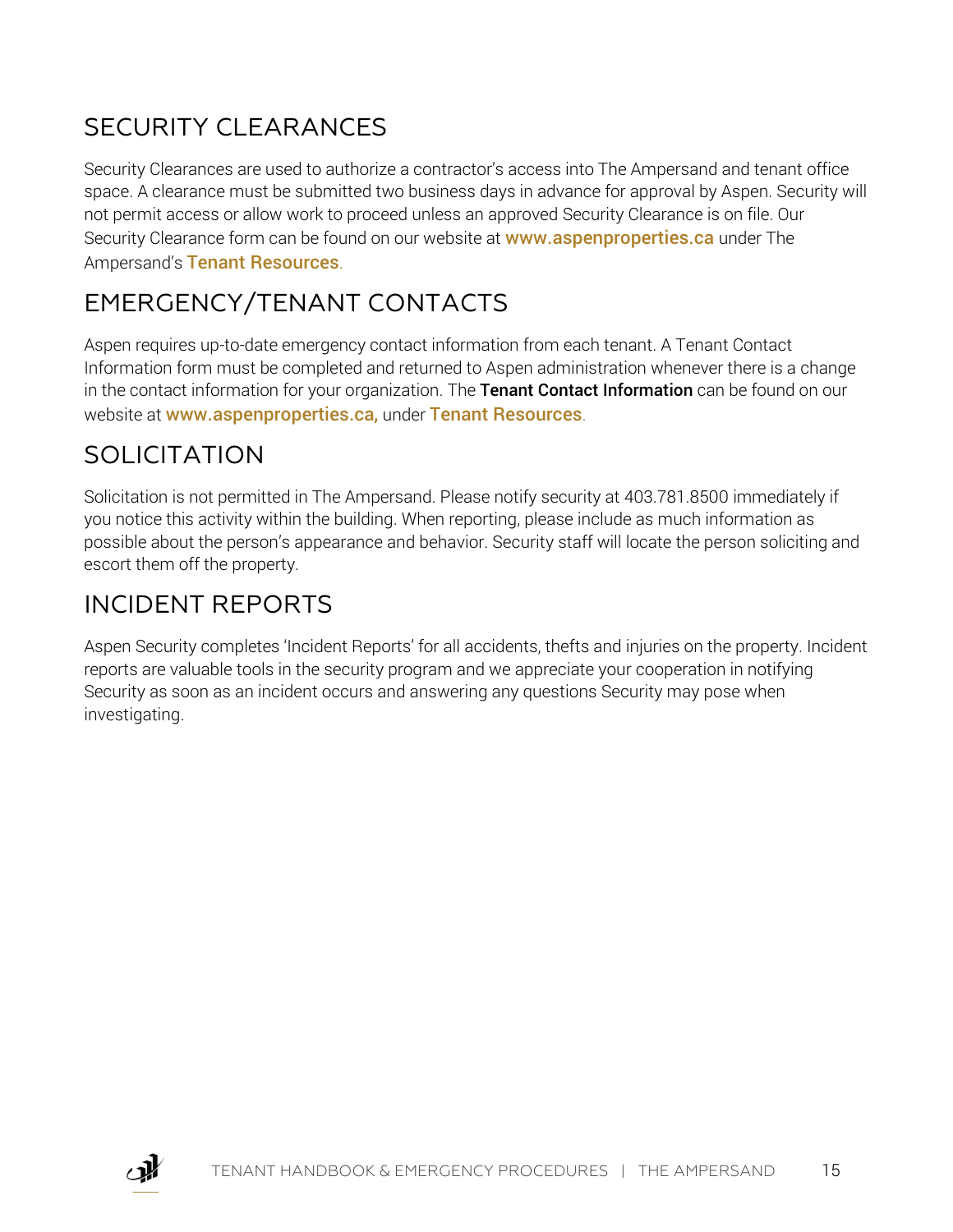## **TABLE OF CONTENTS**

### **SUBJECT**

#### **PAGE**

| <b>APPENDIX</b> |  |
|-----------------|--|
|                 |  |
|                 |  |

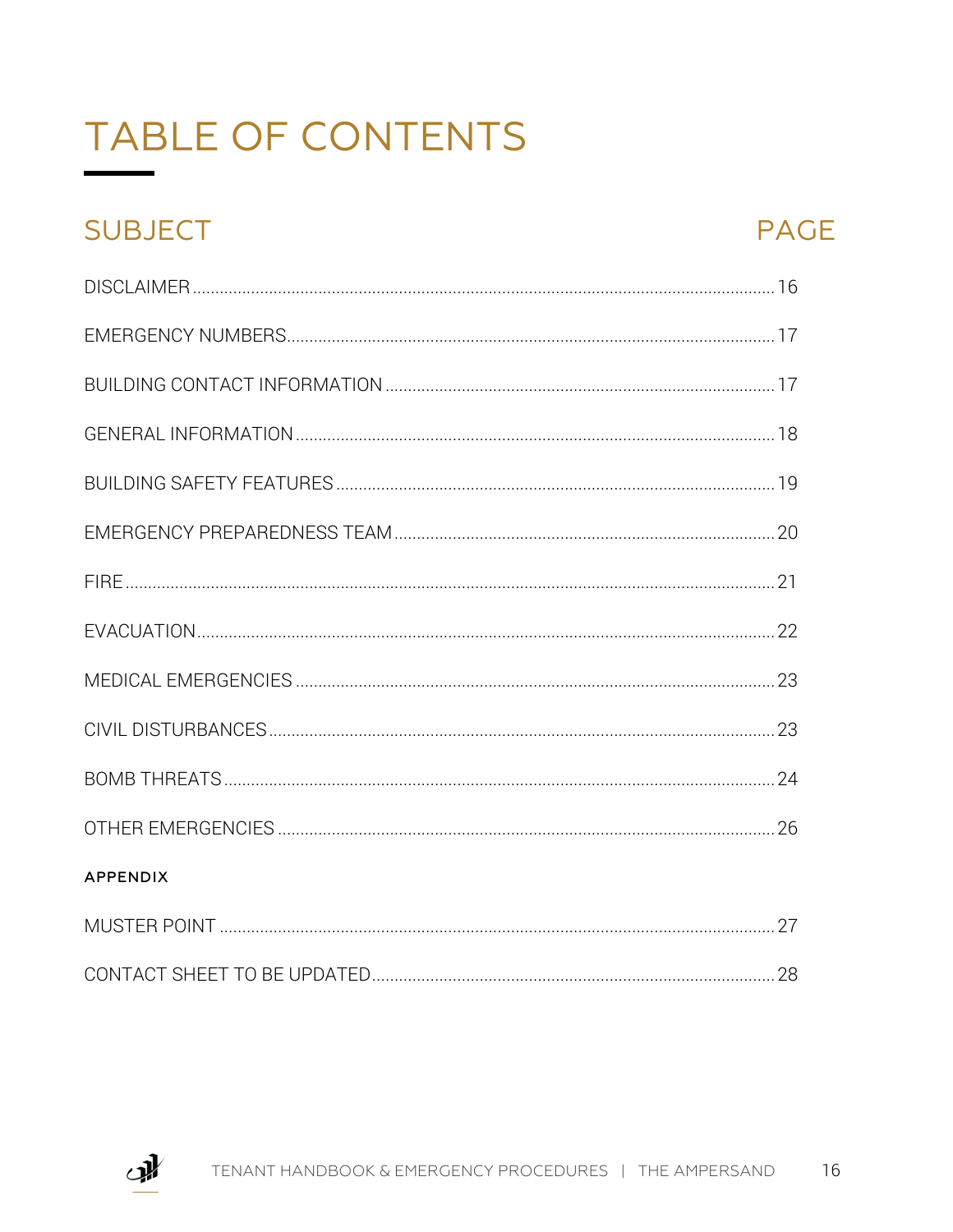### DISCLAIMER

This information has been prepared to provide tenants with a convenient source of building information relevant to The Ampersand.

While every effort has been made to ensure the accuracy of the information contained herein, Aspen Property Management Ltd. assumes no responsibility for any errors, omissions, and/or revisions to this information.

This manual sets out general procedures with respect to the operation of the Building. The terms, covenants, and conditions contained in the tenant's lease with the landlord supersede any of the procedures set out in this manual.

This manual is confidential and proprietary to Aspen Property Management Ltd. It is released solely for the purposes of communicating policies and procedures to the tenants of The Ampersand. Copying or use for any other purpose is strictly prohibited.

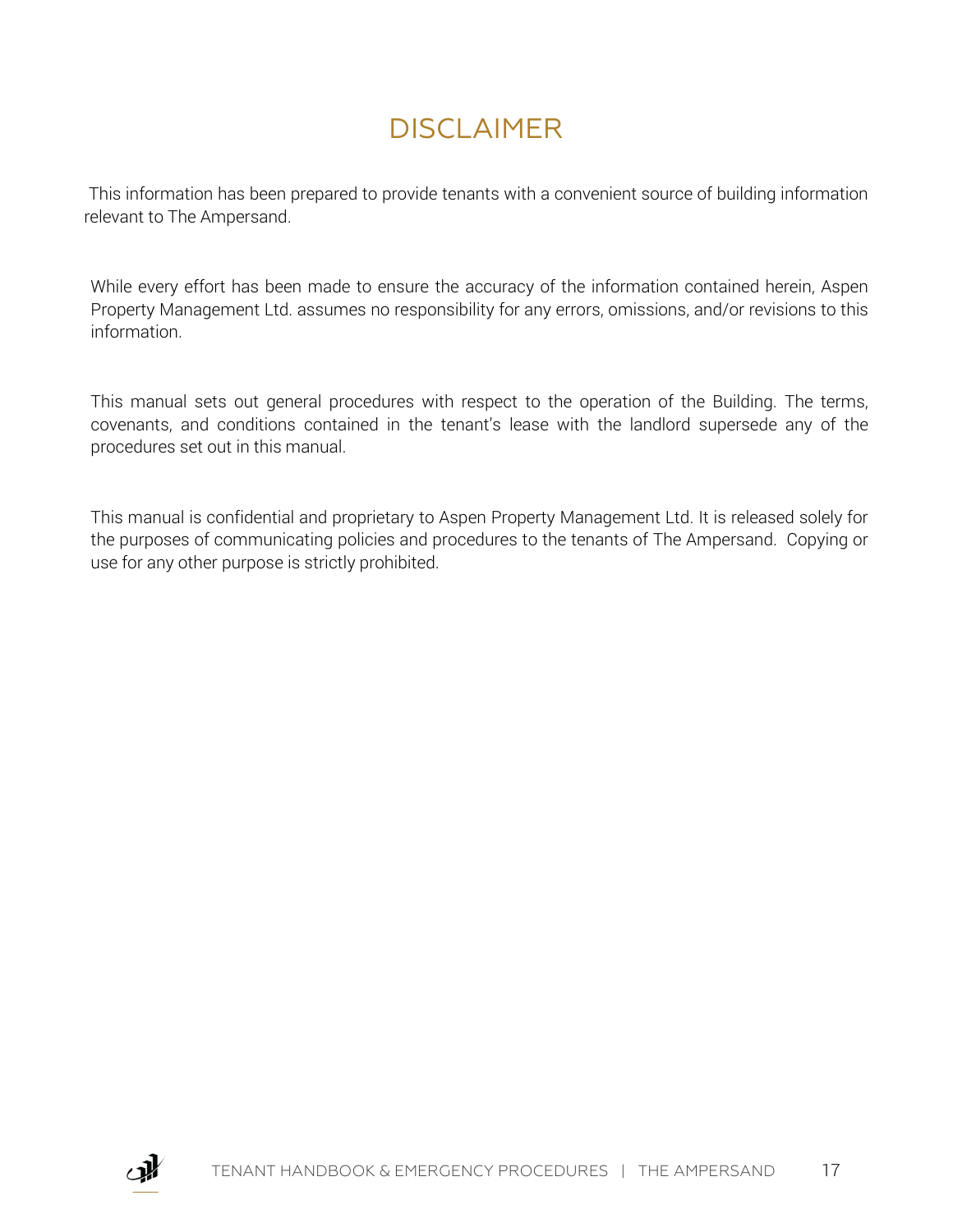### EMERGENCY & BUILDING CONTACT INFORMATION

#### EMERGENCY AGENCIES

| FIRE DEPARTMENT     | 911                 |
|---------------------|---------------------|
| Non-emergency       | 311 or 403-264-1022 |
| POLICE DEPARTMENT   | 911                 |
| Non-emergency       | 311 or 403-266-1234 |
| PARAMEDIC/AMBULANCE | 911                 |

#### EMERGENCY SUPPORT SERVICES

|     | 403.944.1414 |
|-----|--------------|
|     | 403-514.6100 |
|     | 403.245.7222 |
| 311 |              |
|     | 311          |
|     |              |

#### CRITICAL BUILDING PERSONNEL

| FIRE & SAFETY DIRECTOR (RANDY STEWART)                         | 403.608.2964 |
|----------------------------------------------------------------|--------------|
| DEPUTY FIRE & LIFE SAFETY DIRECTOR (JACK DOUGHTY) 403.781.8509 |              |
| BUILDING SECURITY                                              | 403.781.8500 |
| ALTERNATE CONTACT                                              | 403.263.4184 |

EMAIL example and the slope of the slpsecteam@aspenproperties.ca

#### BUILDING OWNER & MANAGER

NAME ASPEN PROPERTIES (SLP) LTD. OFFICE PHONE 403.216.2660 PROPERTY MANAGER- DONNA GARDIN 403.216.2247 EMAIL example and the control of the control of determined as depending aspending the control of the control of the control of the control of the control of the control of the control of the control of the control of the c

MAILING ADDRESS 1800, 140 4 AVE SW CALGARY, AB T2P 3N3

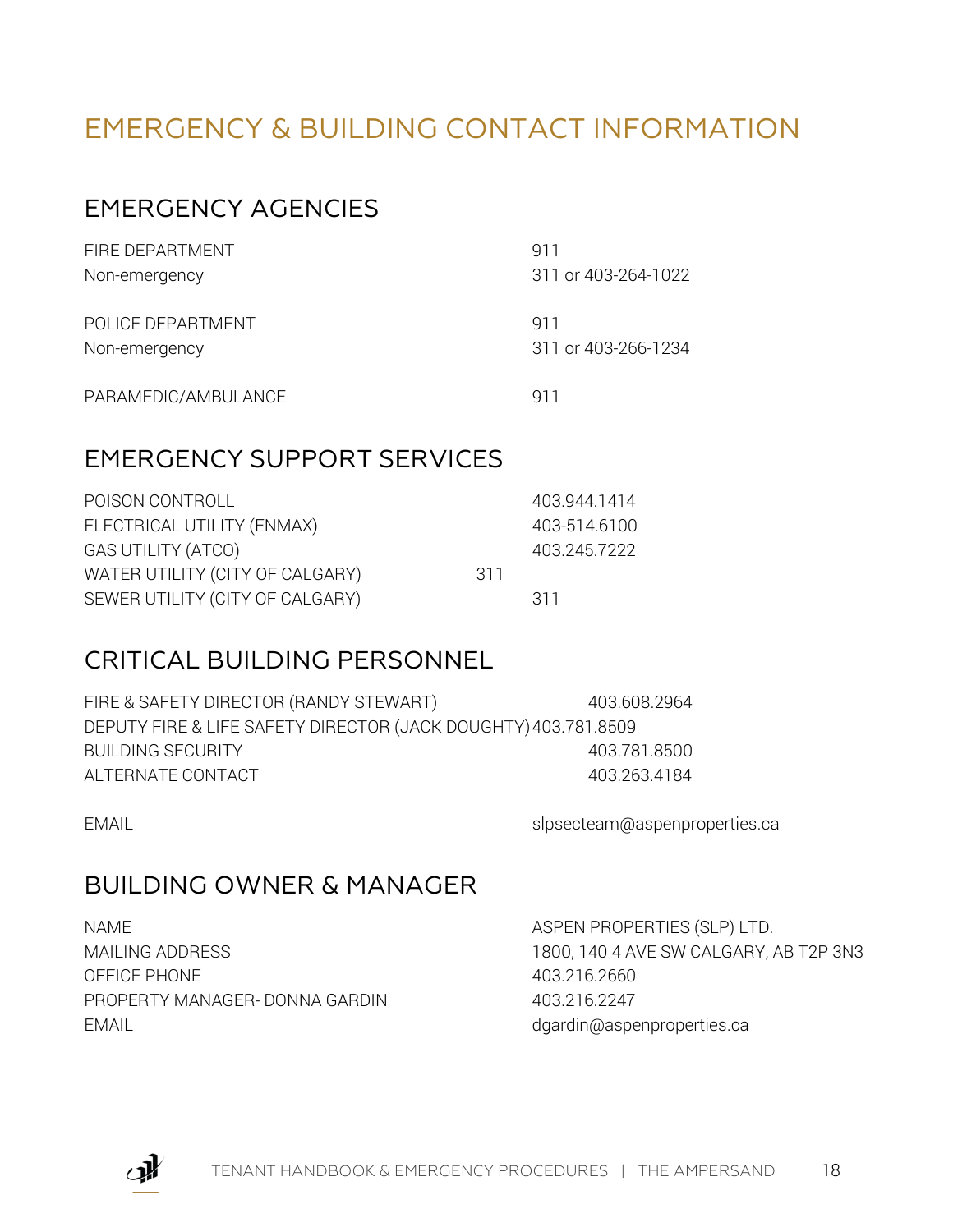#### CITY FIRE PREVENTION OFFICE

MAILING ADDRESS 4124 - 11th Street SE, Calgary, Alberta, T2G 3H2

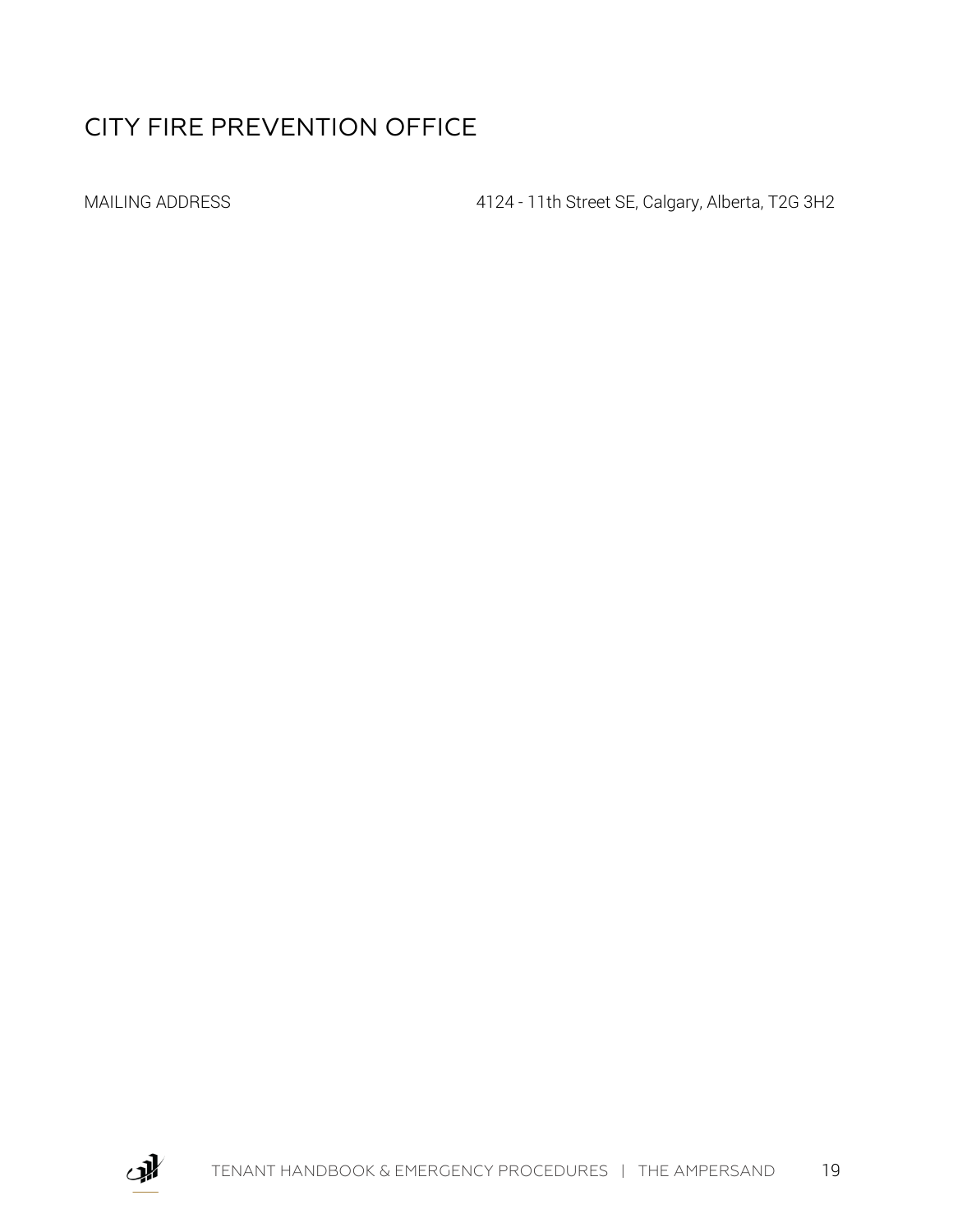### GENERAL INFORMATION

The Ampersand, was designed to minimize the chance of a life-threatening emergency and reduce damage in the event that one occurs. The building's fire and life safety system consist of smoke and heat detectors, a sprinkler system, and an emergency communication system. The building's fire life safety system is monitored 24 hours a day by the building security staff as well as off site by Chubb.

Your co-workers, acting as Floor Wardens and Assistants, form an effective Emergency Preparedness Team on each floor. Team members have all been trained in emergency evacuation procedures and will be wearing fluorescent orange vests during an emergency. If an emergency occurs in your area, look for your Evacuation Team Members and follow their directions.

Although the Building systems are designed to minimize the impact of a fire, it is critical that all building occupants are familiar with the emergency procedures and follow directions in the event of an emergency.

### SAFETY SUGGESTIONS

1. Any unusual odor should immediately be reported. Please create a Service Request on the Aspen App and call Security (403.781.8500).

- 2. Know the locations of the nearest fire extinguisher and stairwell exit. Note that there are two stairwells in this building.
- 3. Know who your Floor Wardens and Emergency Preparedness Team members are and where they are located.
- 4. Keep stairway exits clear of any obstructions.
- 5. Do not overburden electrical outlets with more than one plug per receptacle. Do not plug in space heaters.
- 6. Never use elevators to evacuate in a fire situation.
- 7. Participate in annual fire drills.

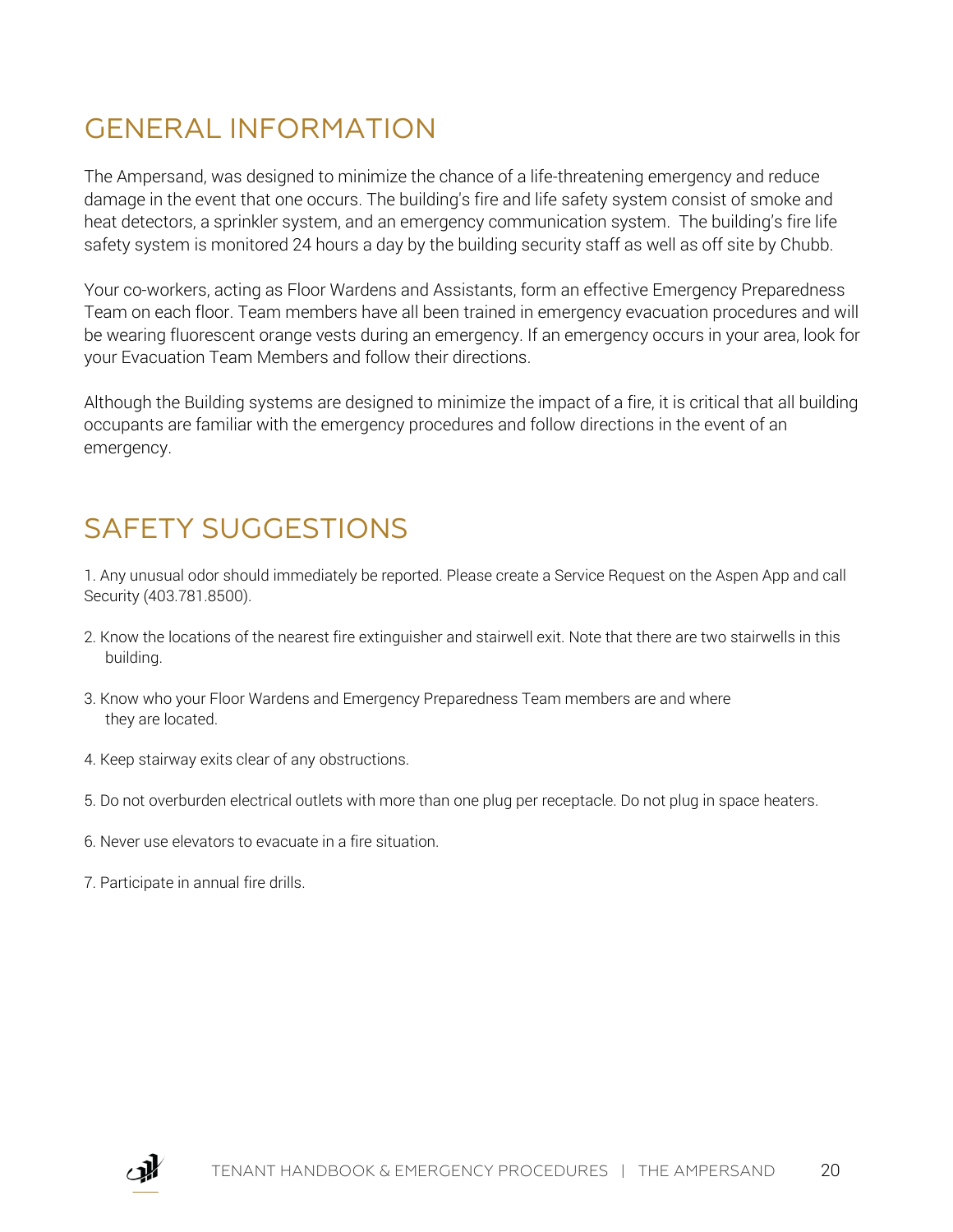### BUILDING SAFETY FEATURES

#### ELEVATORS

When the fire system is activated, the elevators are automatically recalled to the main lobby level for use by the Fire Department.

#### FIRE RESISTANT CONSTRUCTION MATERIAL

The floors are constructed of concrete slab over metal decking. Ceilings are fire-resistant mineral fiber. The walls are flame-retardant gypsum board installed over metal studs, and the stairwells have "one and one-half hour" fire rated door assemblies.

#### **SPRINKLERS**

All tenant and public areas of the building are protected by ceiling mounted, heat activated automatic sprinklers.

#### FIRE EXTINGUISHERS

Fire extinguishers are located throughout the building's common areas, stairwells, hallways, tenant spaces, and the freight elevator lobbies. Learn the locations of the fire extinguishers on your floor.

#### SMOKE EXHAUST

Each floor is individually capable of switching to a high exhaust to quickly exhaust smoke from the building.

#### SPEAKERS AND STROBES

A one-way voice and alarm system with speakers and strobe lights for the hearing impaired is located throughout the floors and stairwells to provide notification during an emergency.

#### STAIRWELLS

The Ampersand contains emergency evacuation stairwells that lead to the ground level, with locations shown on the floor plan.

It is very important that all stairwell doors be kept closed at all times unless they are being used for an evacuation. Even then, they should be closed as soon as the last person has evacuated the floor.

Emergency phones are located in the elevator lobby on each floor. The phones are intended for emergency use by the Calgary Fire Department. In an emergency situation, Security staff are assigned specific tasks dependent upon time of day staffing levels and directions from Building Management and the Calgary Fire Department. As such, the monitoring of emergency phones may not be consistent or may fall under the control of the Calgary Fire Department.

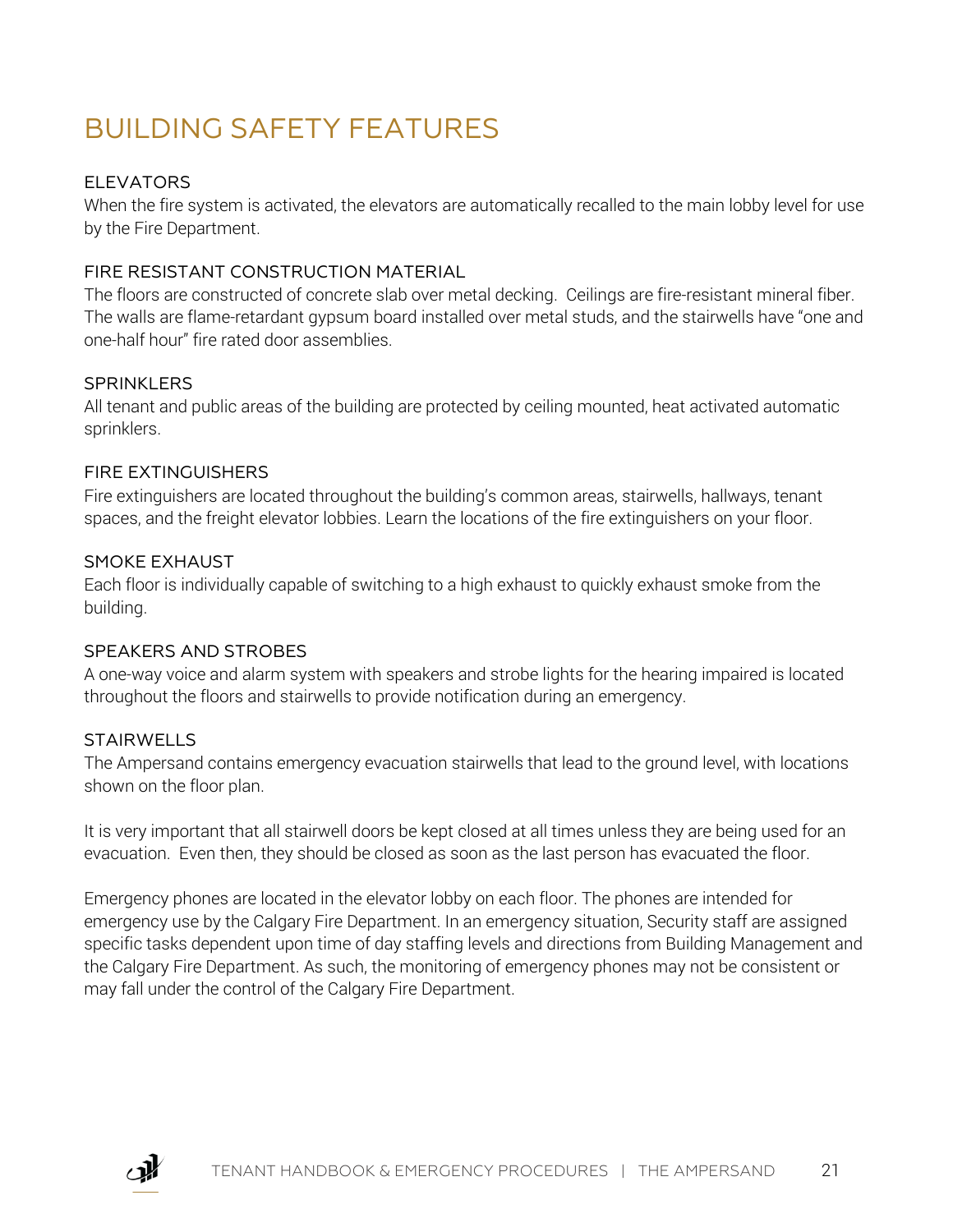### EMERGENCY PREPAREDNESS TEAM

It is each tenant's responsibility to appoint a Floor Warden and an Aide for individuals requiring assistance to coordinate evacuation efforts in the event of an emergency.

The following is a brief description of the responsibilities of each Floor Warden and Assistant Floor Wardens. The Floor Warden will inform each member of the team of his or her responsibilities. The Floor Warden should also assign individuals to back up each member of the primary team in the event of vacation or illness.

There are two (2) primary positions recommended for each Emergency Preparedness Team. Each of these individuals has an extremely important job to perform in the event of an emergency. The following contains extensive descriptions of the responsibilities of each of the members of the Emergency Preparedness Team.

#### FLOOR WARDEN

The Floor Warden is responsible for emergency coordination and reporting to any potential or actual emergency condition to the Property Management Office. The Floor Warden is also responsible for organizing his/her Emergency Preparedness Team members and making sure emergency procedures are carried out correctly.

#### DUTIES

- Primary coordinator for the entire Emergency Preparedness Team located on his/her floor. All correspondence, communication and notices will flow through the Floor Warden for dissemination to the rest of the team, and ultimately to the personnel on the floor.
- Assist in developing and enhancing emergency response procedures based on specific needs of the floor.
- Direct evacuation and respond to emergencies when they arise.
- Ensure that all Emergency Preparedness Team personnel know their assigned duties and locations in case of an emergency.
- Assist in training office personnel in evacuation procedures. Ensure participation in evacuation drills coordinated by the Property Management Office.
- Provide the Property Management Office with the names of Individuals Requiring Assistance and all service dogs in the premises. This list must be updated in writing to Aspen Administration when changes occur.
- Notify members of the Emergency Preparedness Team to evacuate the floor when their duties have been completed.
- The Floor Warden should be the last person to evacuate the floor.
- Notify building personnel at the muster point that your floor has been cleared or if assistance is needed on the floor.

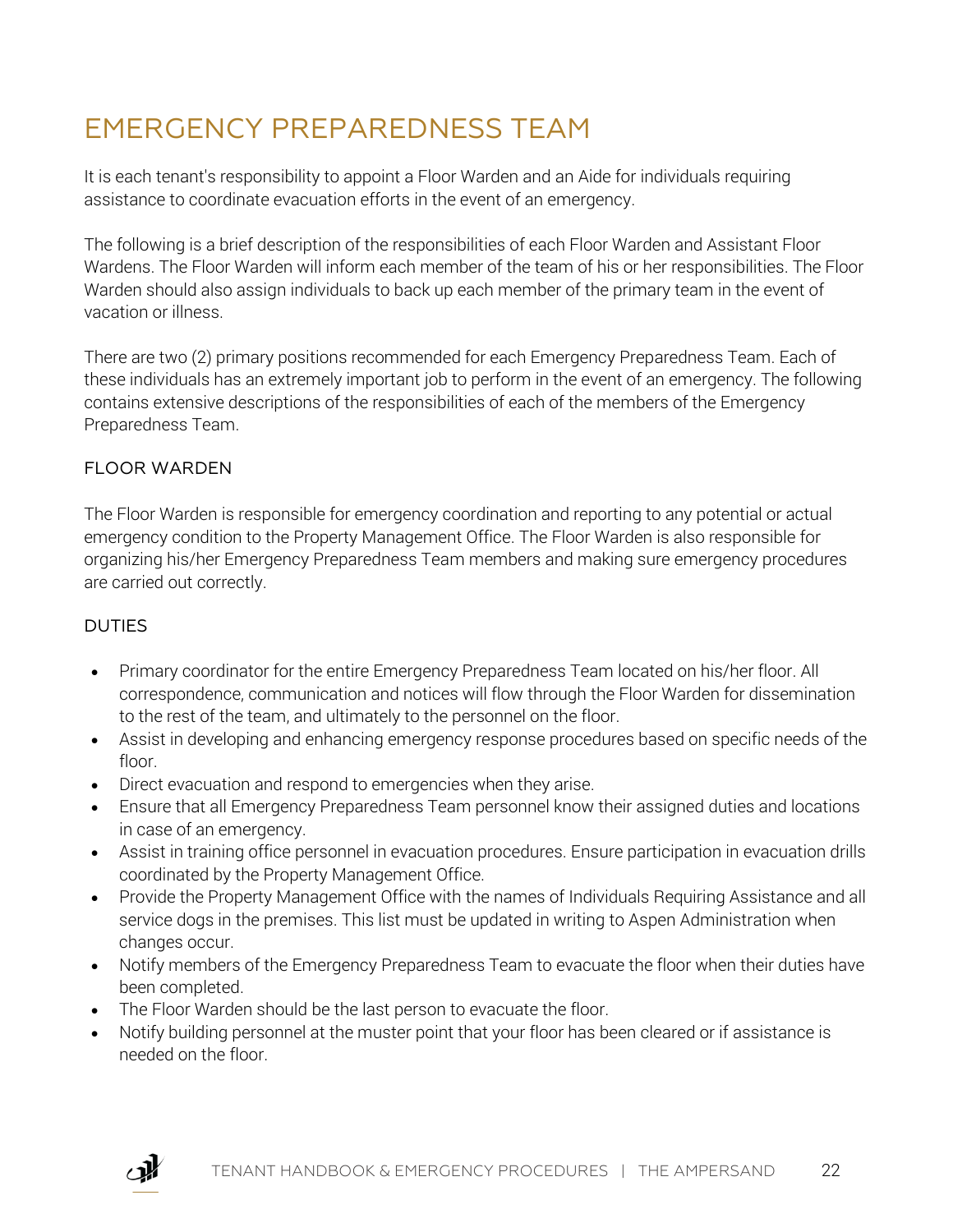#### AIDE TO INDIVIDUALS REQUIRING ASSISTANCE

Under the direction of the Floor Warden, the Aide to Individuals Requiring Assistance is responsible for the evacuation of any individual requiring assistance.

#### **DUTIES**

• Assist the person to whom assigned, to the common elevator lobby. The aide should stay with this person and pass this information onto the assigned floor warden/s. The floor warden will advise building personnel at the Muster Point that there are individuals requiring assistance on the floor. If necessary, the Calgary Fire Department will come up and aide the people still remaining on the floor. If there is fire or smoke on the floor, please move the person requiring assistance into the stairwell Note that emergency fire phones are located by the freight elevator lobby on each floor.

### FIRE

When evidence of fire is detected, pull the fire alarm, remain calm and dial 911. Be sure to use the address of The Ampersand when speaking with the 911 operator.

- 1. After contacting 911 and pulling the pull station, immediately begin evacuation of the floor.
- 2. Evacuate the building. On your way out tell Security your floor and suite number, the location of the fire, its type and severity, if possible.
- 3. Do not attempt to fight a fire that appears to be out of control or threatens your safety. If possible, close the door to the room where the fire is located and all doors in the immediate area. This will help contain the spread of fire and smoke. If the fire is small enough to be controlled by fire extinguishers, hand-held chemical fire extinguishers are located on each floor. To operate the extinguisher, follow these simple instructions:

#### REMEMBER:

- P Pull Locking Pin
- A Aim at Base of Fire
- S Squeeze Trigger
- S Sweep Spray Back and Forth at Base of Fire
- 4. Should a building evacuation be required you will receive emergency instructions that will be broadcast to the entire building or to individual floors from the Emergency Control Center.

#### FIRE DRILLS

Tenants are asked to participate in annual fire drills. Fire drills are an integral part of the building's fire safety plan. All employees should cooperate with the instructions of their Emergency Preparedness Teams. It is important, even in a drill, that Aspen be made aware of individuals requiring assistance.

#### Remember; never use an elevator in a fire situation. Always use the nearest stairwell.

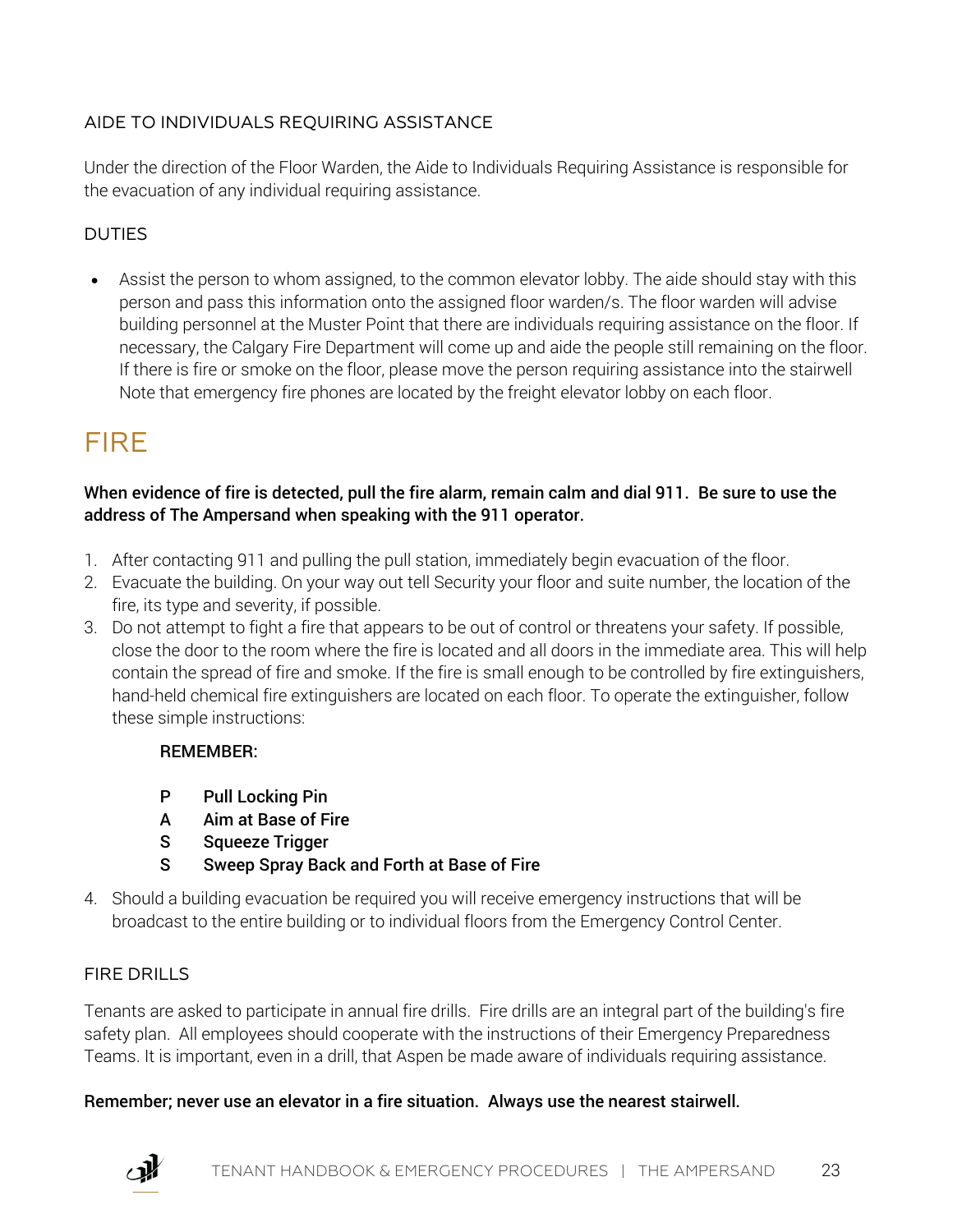### EVACUATION

In the event of a full floor evacuation, generally the tenants on the floor, one floor directly above and one below will need to evacuate. Evacuation should be achieved using the building stairwells. **Do not use** elevators for emergency evacuation. Evacuation of additional floors will be by order of the Calgary Fire Department once they are on site.

During the evacuation process, please follow the instructions listed below:

- 1. Listen for alarm tones over the building's emergency communication system and from your Fire Warden Team members.
	- Alert Tone: Stage 1 (Slow 20 beats per minute)
	- Evacuation Tone: Stage 2 (Fast 120 beats per minute)
- 2. Do not return for personal belongings.
- 3. Close, but do not lock, doors behind you.
- 4. Check for stragglers, especially in the perimeter offices and washrooms.
- 5. Before opening any doors, feel the surface for heat. If the door is hot, proceed to another exit. Heat may be an indication of fire on the other side of the door.
- 6. Keep calm and walk quickly. Relocation will be through one of the two stairwells in the building.
- 7. If smoke is present, stay low and crawl along the floor. The cleanest air is near the floor. If possible, cover your nose and mouth with a wet cloth such as a handkerchief or towel.
- 8. If you are instructed to evacuate the building entirely, proceed in the stairwell to the ground floor; then proceed to your muster point.

Once the Fire Department deems it is safe to return to your work area an All Clear will be advised at the Muster Point. You may then re-enter the building and resume normal business operations.

### MEDICAL EMERGENCIES

#### The Calgary Emergency Medical Service Number is 911. Be sure to use the address of The Ampersand when speaking with the 911 operator.

1. Immediately after you have contacted the Medical Emergency Service, contact the concierge desk. Be prepared to give the concierge your floor, suite number, tenant name, specific location of the

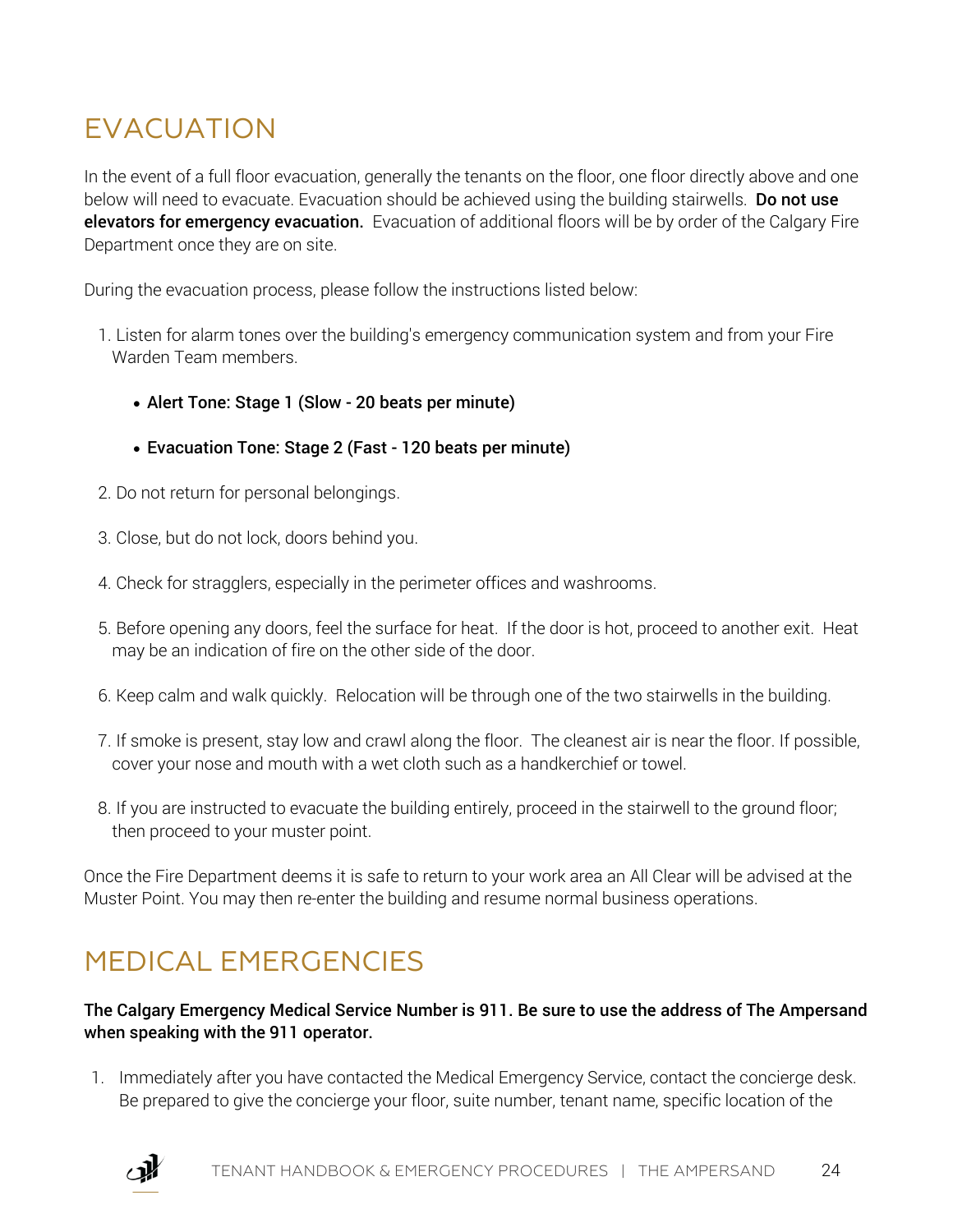person in need of assistance, and the nature of the issue so they may assist in directing the emergency personnel to the emergency area.

2. Medical personnel will arrive to the floor via the passenger elevators. Please assign someone from your company to stand by the passenger elevators to meet the ambulance attendants and guide them to the person in need of assistance.

It is imperative that you contact the concierge to ensure that assigned building personnel are alerted to the pending arrival of the ambulance. Building personnel will expedite their transportation to the floor of the injured/sick person via a passenger elevator which will be held on the ground floor awaiting their arrival.

### CIVIL DISTURBANCES

Upon receiving notification that a civil disturbance threatens the building or its occupants, call 911 and advise the Calgary Police of the situation. Be sure to use the address of The Ampersand when speaking with the 911 operator.

Immediately after you have contacted the Calgary Police Department, contact the Security Desk. For the protection of personnel and company assets, tenants should:

- 1. Stay out of the main corridors of the building.
- 2. Stay away from outside windows.
- 3. Lock all doors. Do not unlock your door or have any contact to the demonstrators until security arrives at your location.
- 4. Notify all employees and visitors about the civil disturbance and warn them to avoid personal contact with the demonstrators; do not make any comments or statements to anger the demonstrators.
- 5. Ask all employees and visitors to avoid leaving the building.
- 6. If demonstrators penetrate your floor, warn employees and visitors to be alert for "unattended" and "suspicious" items that were carried in by the demonstrators, i.e. clothing, knapsacks, bags, etc. Also warn them not to touch, move, disturb, or cover any suspicious items that are left. If any suspicious items are discovered, contact the 24-hour Security line (403) 781-8500 immediately and follow the procedure outlined in the "Bomb Threat - Physical Evidence of a Bomb" section of this manual.

### BOMB THREAT

It has been clearly proven that the vast majority of these calls are indeed false alarms, meant only to disturb the normal work of a person or company. However, at no time should any call be regarded as just another false alarm. The following quide will be useful. When a call is received, there are several things to do:

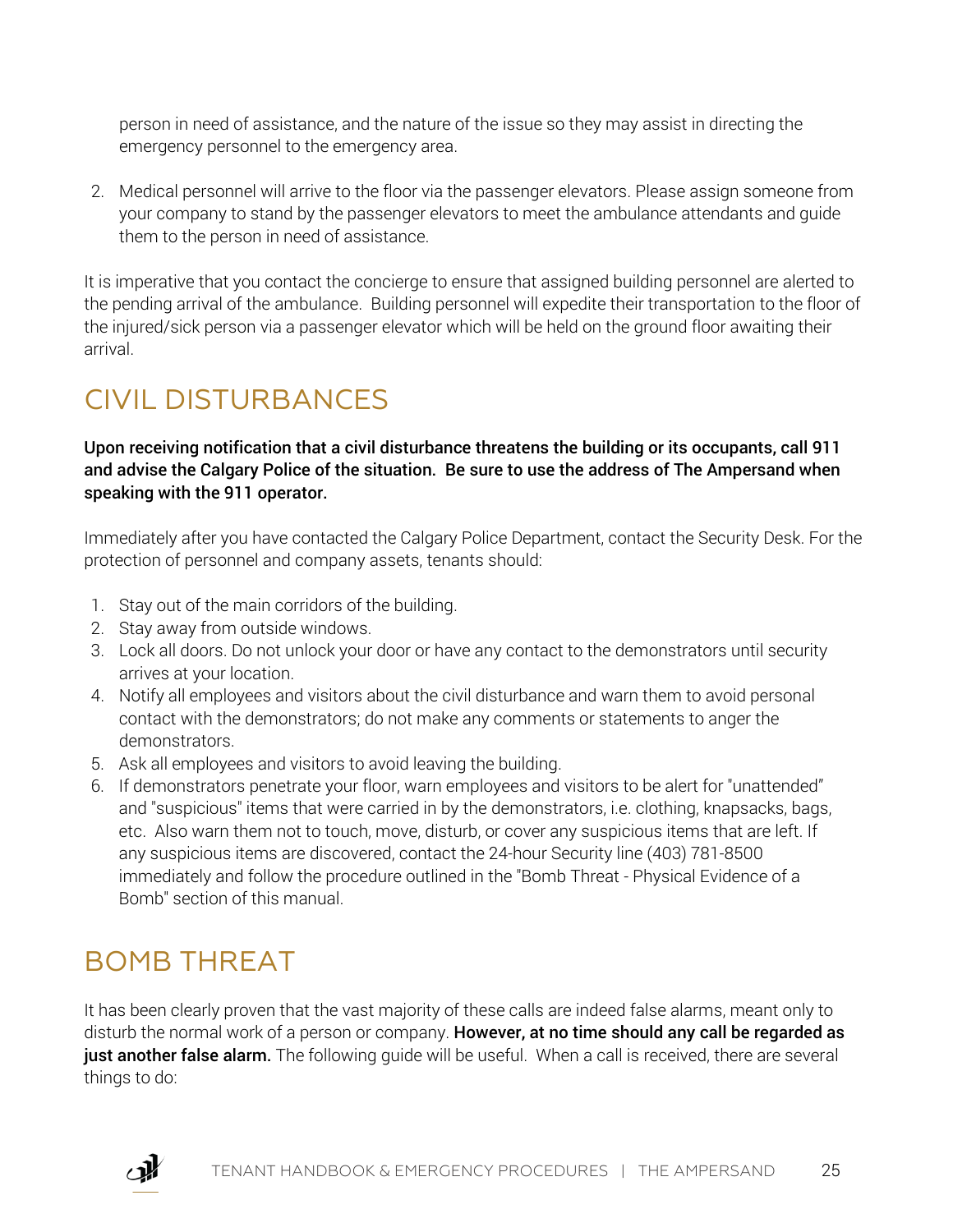- 1. Keep the caller on the line as long as possible.
- 2. If possible, signal a co-worker to dial 911. Tell the 911 operator to have the call traced. Be sure to use the address of The Ampersand when speaking with the 911 operator.
- 3. Obtain as much information from the caller as possible.
	- a. Time bomb is to explode.
	- b. Location of bomb.
	- c. Description of bomb.
	- d. Time call is received.
	- e. Exact wording used by caller. Write it down if possible.
	- f. Voice of caller (male, female, dialect, etc.).
	- g. Reason for threat.
	- h. Background noise.
- 4. After the caller has hung up, call the 24-Hour Security line immediately to report the threat.
- 5. Inform your Floor Warden of the situation.
- 6. The Floor Warden, their Emergency Preparedness Team members, and the Building Staff will make a complete search of the suspected area. It will be the responsibility of the Floor Warden to identify any suspicious items or packages which do not belong in the space. If a suspicious item is identified, the Calgary Police Department police will then investigate the object.
- 7. Building staff personnel will search the buildings command areas, restrooms, stairwells, vacant spaces and building closets.
- 8. The decision to evacuate is ordinarily left to the tenant unless physical evidence of a bomb is found.

#### If you determine that your employees and visitors are in imminent danger -- and you cannot reach the 24 hour Security line by telephone 403.781.8500 in a reasonable length of time -- you may determine it prudent to exercise your independent judgment and move or evacuate your personnel without being given specific routes to follow.

Should the building or another tenant receive a bomb threat, you will be advised and informed of any specific details. You may then decide whether you will evacuate.

#### PHYSICAL EVIDENCE OF A BOMB

In the event that you discover an item that you suspect to be a bomb, do the following:

- 1. Call 911 and advise the Calgary City Police Department. Be sure to use the address The Ampersand when speaking with the 911 operator.
- 2. After phoning the Calgary Police Department, contact the Concierge/Security Desk immediately.
- 3. Do not touch the item in any manner.
- 4. Do not use radio equipment to transmit messages.
- 5. Inspect your work area, but do not touch or remove any suspicious objects.

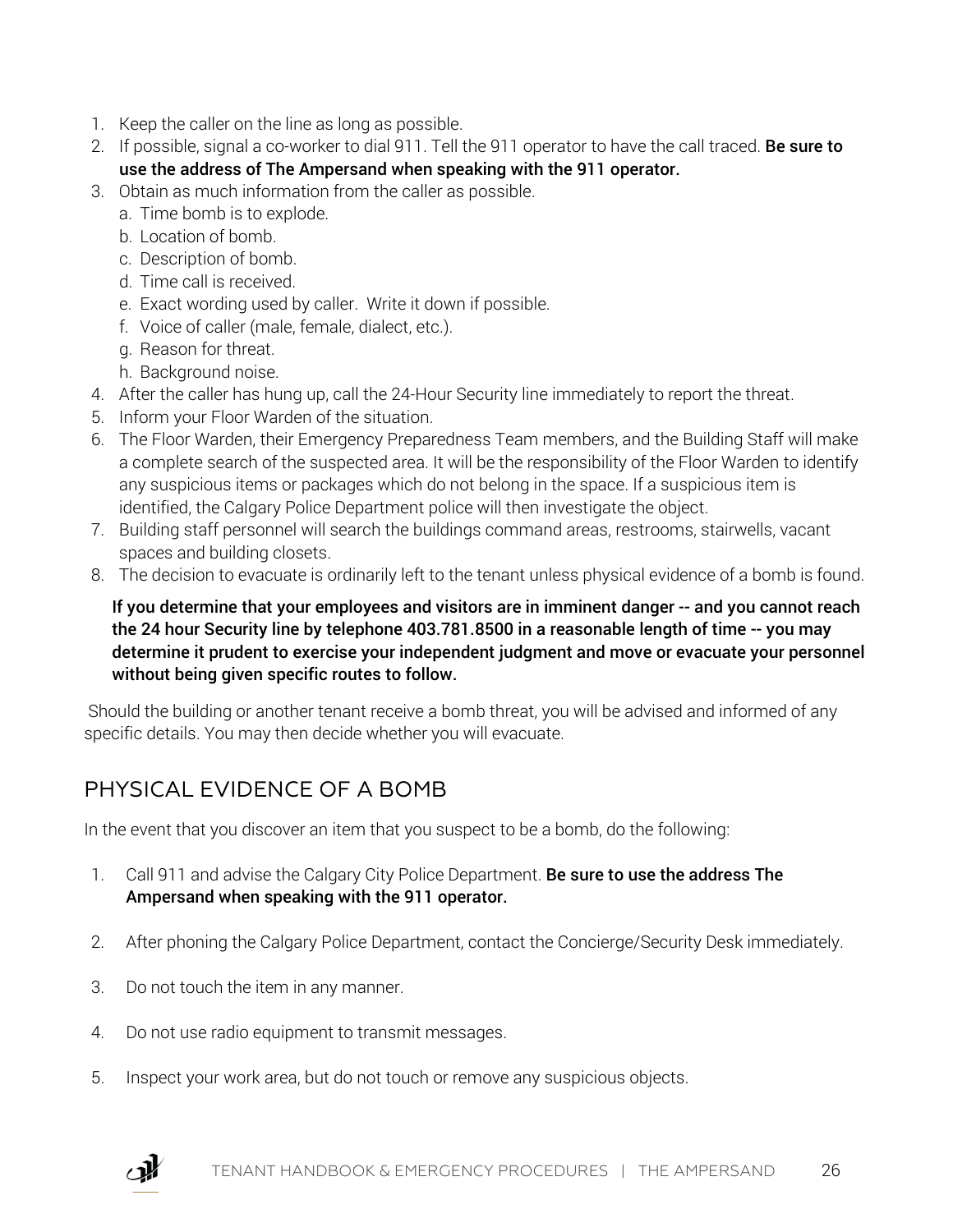6. If you determine that your employees and visitors are in imminent danger - and you cannot reach the 24 hour Security by telephone 403.781.8500 in a reasonable length of time - you may determine it prudent to exercise your independent judgment and move or evacuate your personnel without being given specific routes to follow.

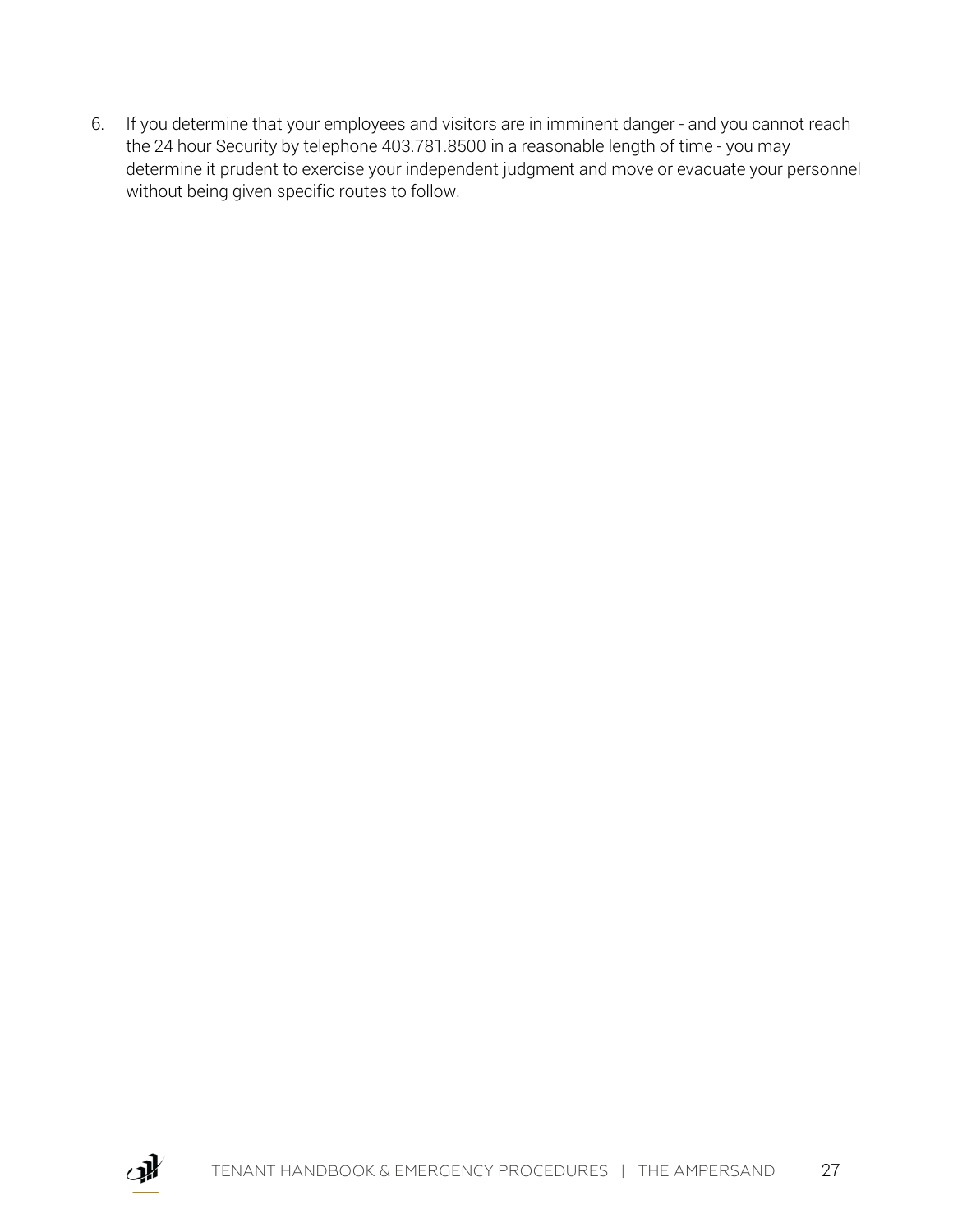### OTHER EMERGENCIES

#### TORNADOES OR SEVERE WEATHER

In most cases, advance warning in the event of a tornado, severe storms or high winds is not likely. Therefore, if a tornado or severe storms are approaching the building, immediately notify the Property Management Office. Building personnel will monitor the weather and tune into local news cast for additional information. If conditions warrant, building security will notify building tenants via the building Public Address System that severe weather is in the area and for tenants to begin moving into the core areas of the building (i.e., stairwells, restrooms, elevator lobby) and taking cover.

Whenever possible, do not enter the main floor lobby or leave the building. The greatest danger will be that of flying glass and objects; therefore, attempt to locate where the maximum numbers of walls are between you and the exterior of the building. Once weather conditions improve, building security will give all tenants in the building the "all clear" announcement.

#### POWER FAILURE OR FLOODING

In the event of a Power Failure or Flooding, the closing of the building may be recommended, depending on the severity of the problem. The building is equipped with a backup generator that will provide emergency lighting, so tenants can exit the building. If evacuation is necessary, tenants will be given instructions via the building's Public-Address System.

#### OTHER SAFETY HAZARDS

Please contact the Property Management Office immediately when any of the following occur:

- Storm damage
- Water leaks
- Odour or other evidence of escaping natural gas or chemicals
- Smoke
- Explosion
- Theft/vandalism
- Accident
- Glass breakage
- Any situation that you feel poses a threat to the safety of the Building or its occupants

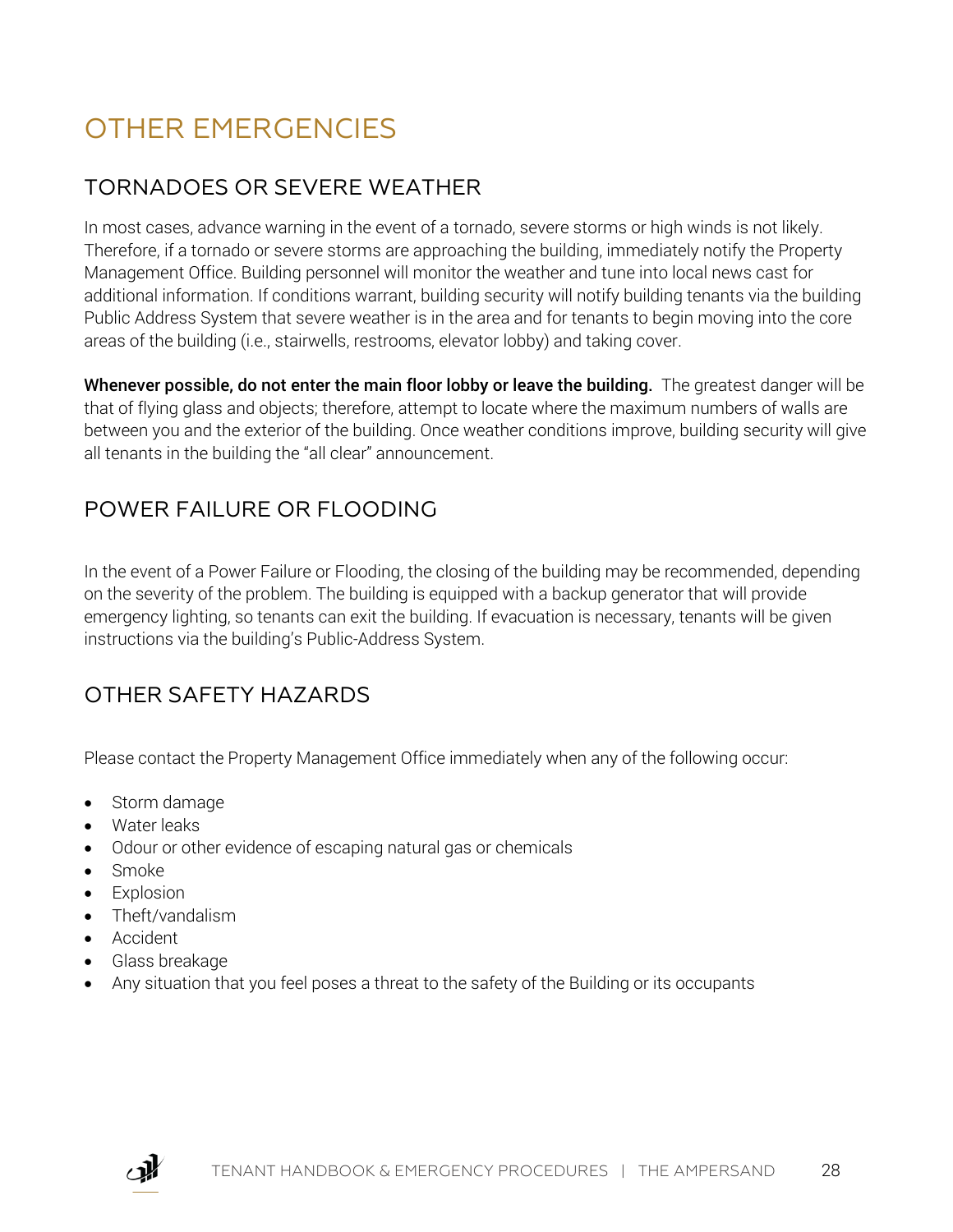### MUSTER POINT



#### EMERGENCY CONTACTS FIRE WARDEN-INDIVIDUALS REQUIRING ASSISTANCE

After Hours Emergency Contact (This information will only be used in the event of an emergency)

|    | Floor Warden/Life Safety Contact (Minimum two per office, per floor) |  |
|----|----------------------------------------------------------------------|--|
|    |                                                                      |  |
|    |                                                                      |  |
|    |                                                                      |  |
| 2. |                                                                      |  |
|    |                                                                      |  |
|    |                                                                      |  |